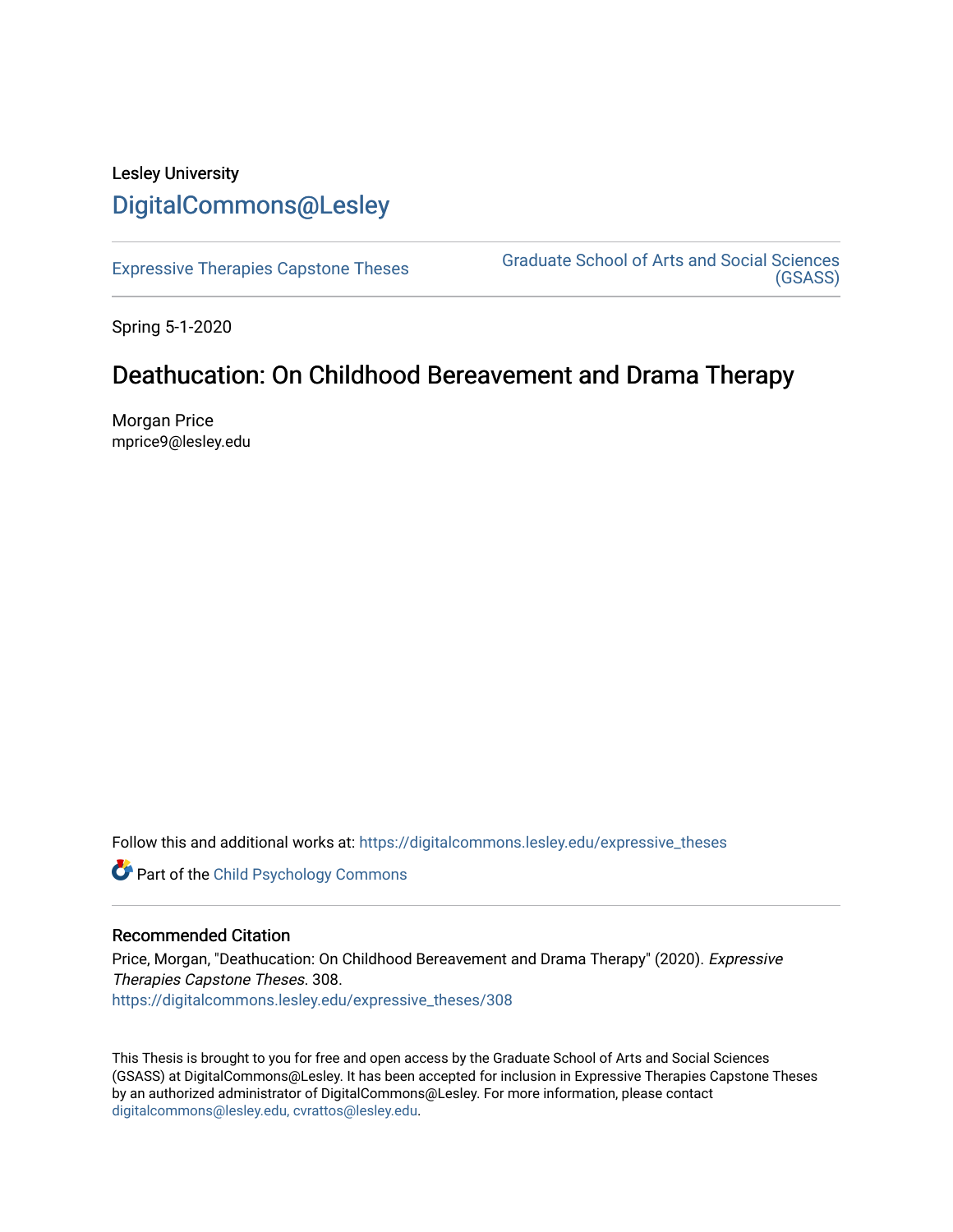Deathucation

On Childhood Bereavement and Drama Therapy

Capstone Thesis

Lesley University

May 1, 2020

Morgan Price-Dennehy

Drama Therapy

Laura L. Wood, PhD, RDT/BCT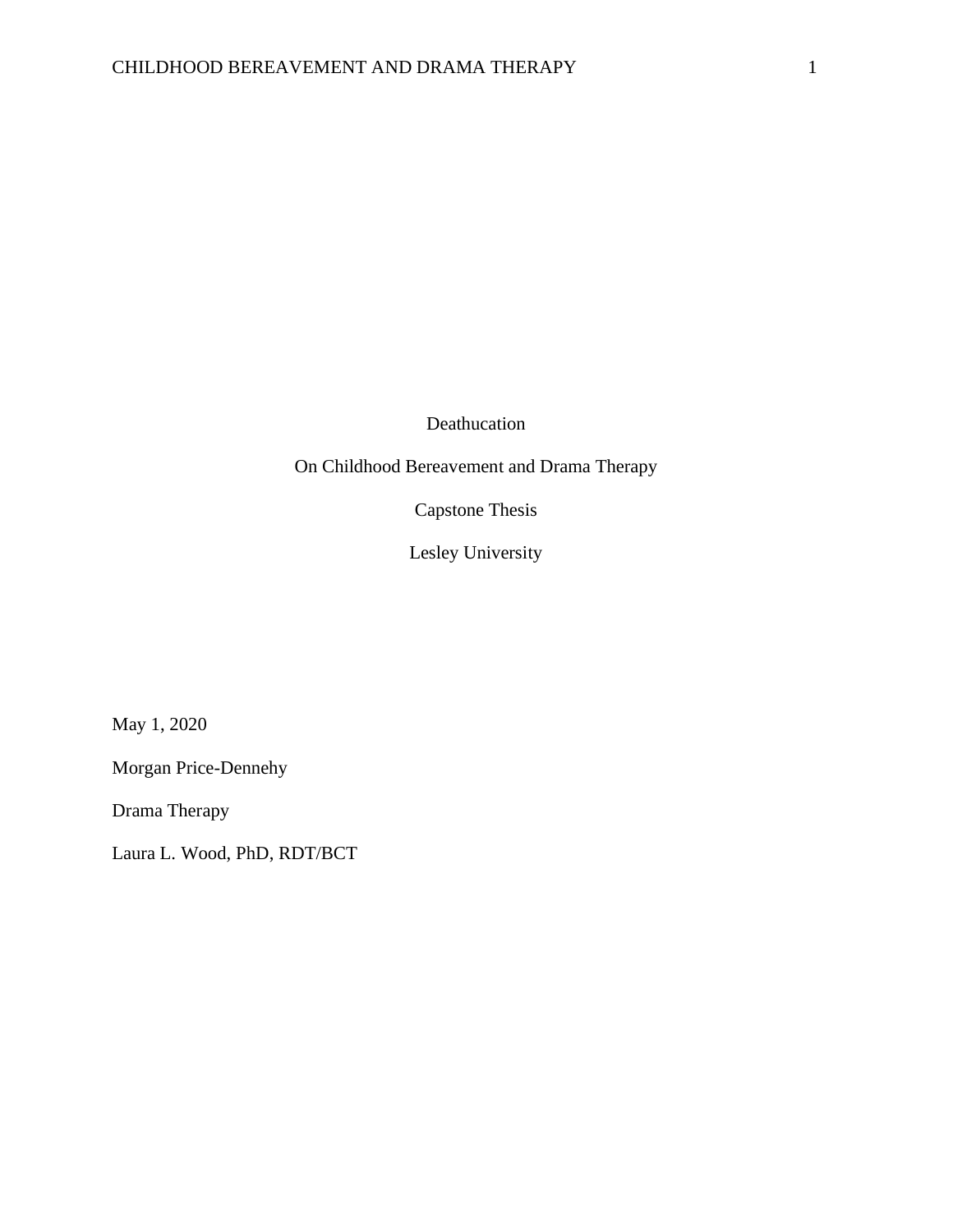#### Abstract

This literature review is on childhood bereavement and drama therapy. The author examines current theories of childhood bereavement, including the chronic sorrow model, the duel process coping model, the tasks of grieving, and a three-part model that looks at significant mitigating factors relating to the death of a loved one. Efficacy of bereavement interventions is discussed. An in-depth look the current literature shows what children need from bereavement interventions. The history of drama therapy and childhood bereavement is also discussed. This paper concludes with a discussion on themes that are identified in the research as being helpful to bereavement including psychoeducation, communication, expression, support, reinvestment in life, continuing connection, opportunity to say goodbye, inclusion of trauma interventions, and joy.

*Keywords:* children, bereavement, grief, drama therapy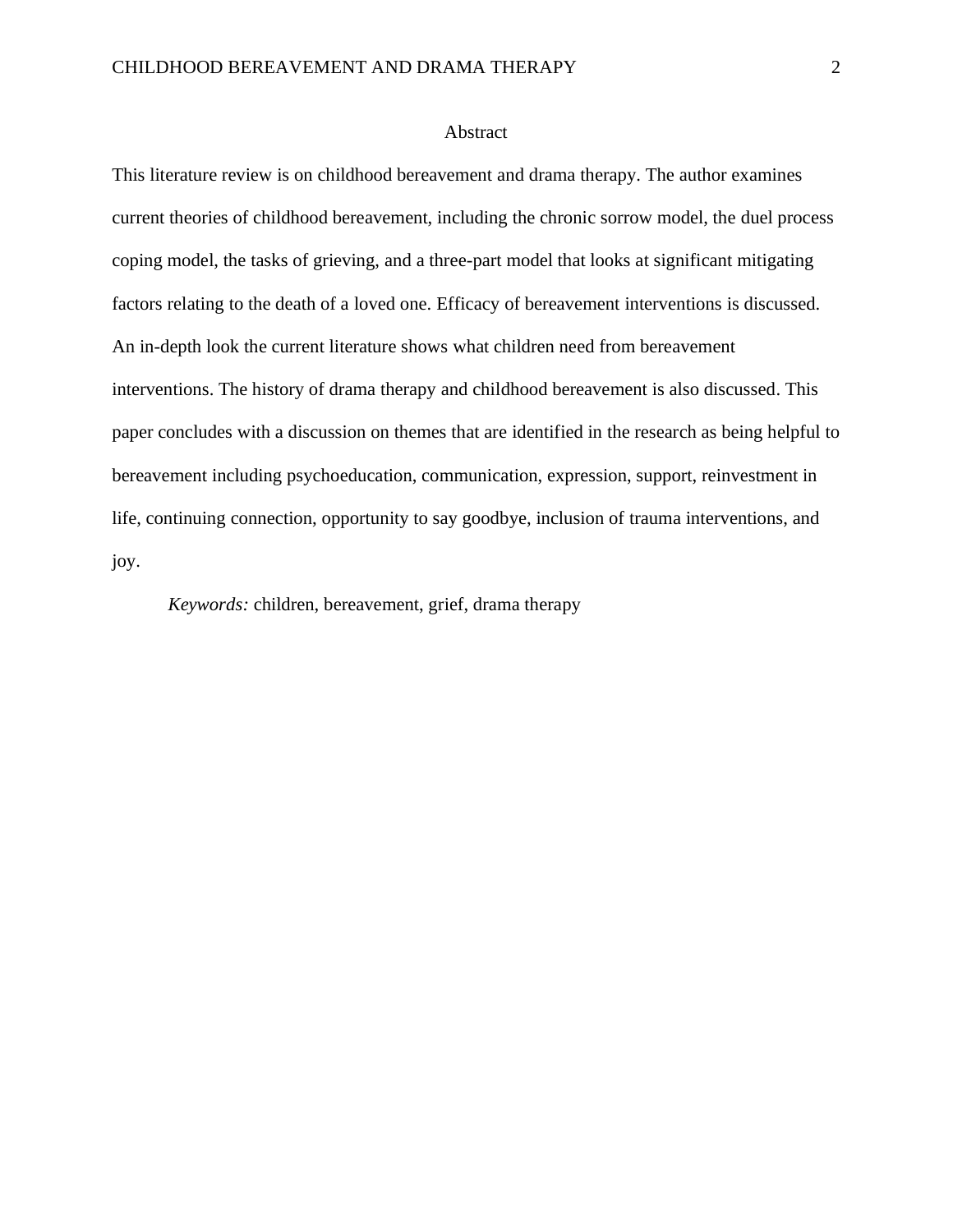#### **Deathucation**

#### **On Childhood Bereavement and Drama Therapy**

"Begin at the beginning," the King said, very gravely, "and go on till you come to the end: then stop." —Lewis Carroll, *Alice in Wonderland*

Death is "stupid" (Higginbotham, 2016, p. 16). It is often believed to be one of the most taxing events a person can endure (Kennedy et al., 2018). Death is a reality of life that everyone will one day be faced with (Webb, 2003). No one is impervious to grief when a loved one dies, not even children (Green & Connolly, 2009). Death is actually a common childhood experience (Brown, 2018; Brown et al., 2008; Dyregrov & Dyregrov, 2013; Koblenz, 2016; Stutey et al., 2016; Thanasiu & Pizza, 2019; Webb, 2003, 2011). Every year, in the United States alone, thousands of children experience the loss of a loved one (Stutey et al., 2016). As common as the experience of death of a loved one is, a person's reaction to this event is considered taboo in this culture (Brown, 2018; Dalton et al., 2019; Koblenz, 2016; Stutey et al., 2016). In the United States, society cues individuals to express their grief as quickly and as quietly as possible (Brown, 2018).

This is a painful message for children to receive, as the expression of grief is an important part of moving through and processing the death of a loved one (Beale et al., 2004; Brewer & Sparkes, 2011; Brown, 2018; Chen & Panebianco, 2017; Ellis et al., 2013; Gao & Slaven, 2017; Stutey et al., 2016; Webb, 2003, 2011). Grief can present in children in many ways such as psychosomatic aches and pains, difficulty sleeping, changes in appetite, increased anxiety, maladaptive behaviors, attention seeking behaviors, difficulty concentrating, and social withdrawal; Brown (2018) wrote that nearly any symptom can be considered normal following the death of a loved one as long as the child is not hurting themselves or others.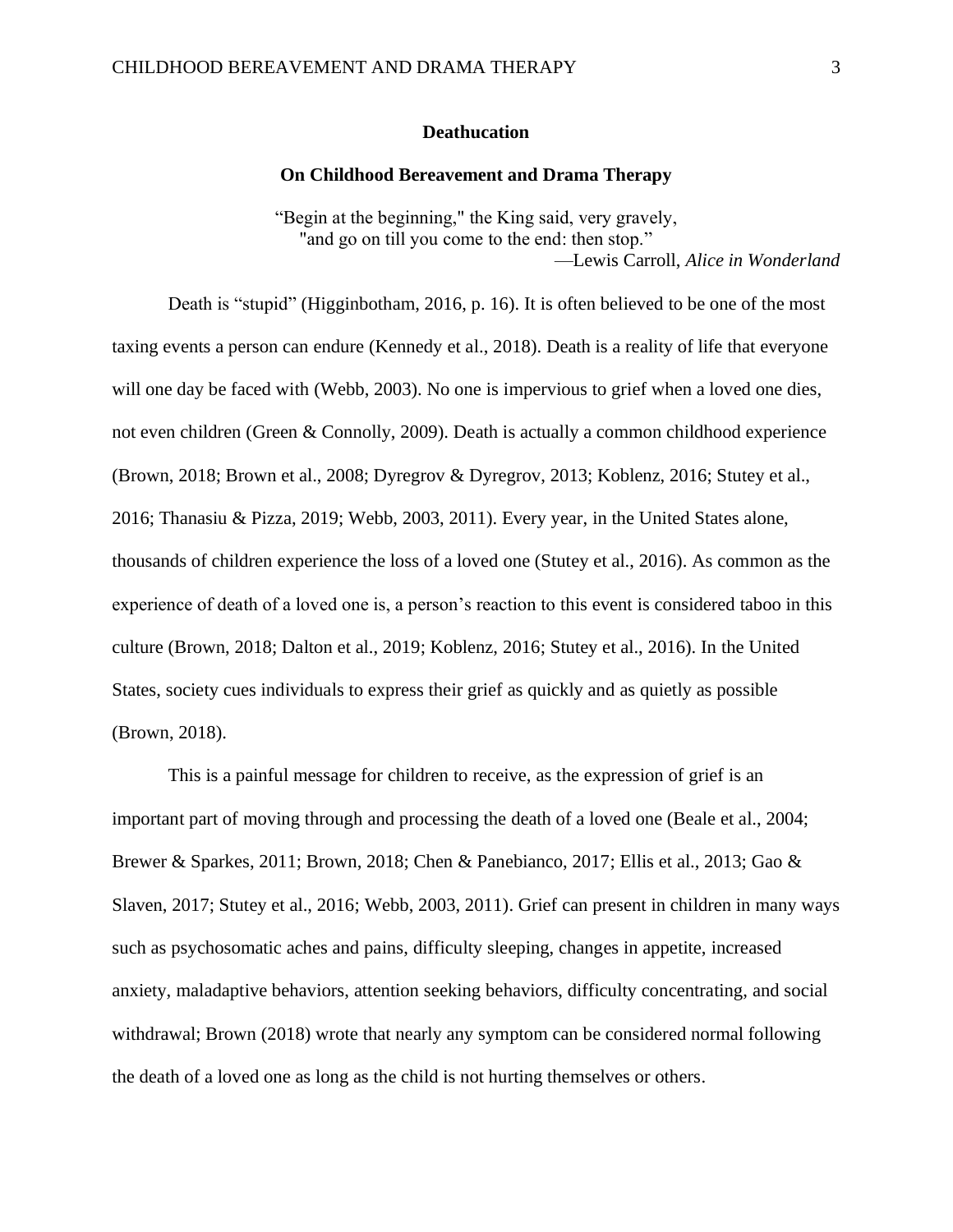Gao and Slaven (2017) wrote that many children grieve in "puddles" (p. 122); this is because grief is not an easy emotion to process, so children naturally move in and out of grief. Researchers pose they do this because their grief is at times intolerable; oscillating between emotional states is a natural way of regulating (Brown, 2018; Gao & Slaven, 2017; Green & Connolly, 2009; Stutey et al., 2016; Webb, 2003, 2011). Many children may become selfconscious about being perceived as different from their non-bereaved peers (Brown, 2018; Green & Connolly, 2009; Webb, 2011). Thus some children choose not to engage with their grief, which is significant. The way a child grieves can leave lasting effects on the child, which may determine how they will respond to loss throughout their lifespans (Chen & Panebianco, 2017).

Bereavement during childhood affects an entire family system (Chen & Panebianco, 2017). The death of loved one during childhood affects physical and mental health throughout the lifespan (Kennedy et al., 2018). Experiencing the death of a parent early in life elevates the risk that these individuals will be diagnosed with psychiatric disorders (Chen & Panebianco, 2017). Children who experience bereavement are more likely to have a negative affect and experience depression and anxiety throughout their lifespans (Rosner et al., 2010). Turunen & Punamäki (2016) wrote that children in this population are "more vulnerable to later adversities in life" (p. 47). Experiencing parental death during childhood is positively correlated with an elevated risk of all-cause mortality in early adulthood (Li et al., 2014). The research shows that experiencing grief as a child can leave children's mental, social, and physical health at risk.

Grief is an unwanted visitor in most anyone's life. It was not welcomed into this writer's life, and, as death often does, it came anyway. This writer's relationship with grief began when she was 5 years old. This thesis is written from the perspective of someone who used theater and improvisation to move through grief and reconnect to life. The idea to write this thesis came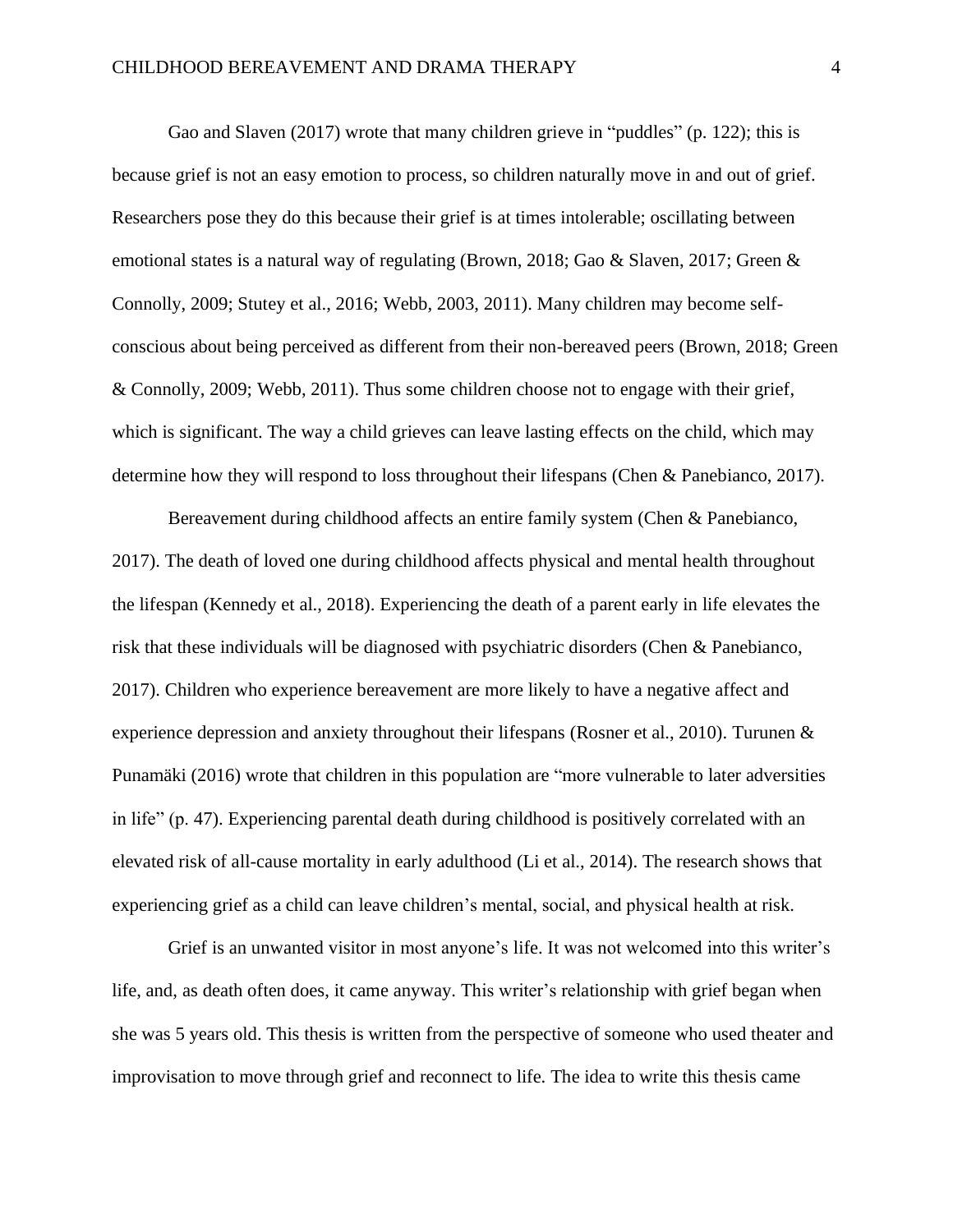from a lifetime of grief and a profound belief in the ability of the arts to be used as a vehicle for healing. This thesis comes from someone who knows the experience of losing a parent as a child and losing a partner as an adult. These experiences have left their indelible marks on this writer, which eventually led her to this field of drama therapy with a deep desire to help others learn to cope with their grief particularly children and their families.

## **Definitions**

This literature review will address childhood bereavement and drama therapy. There are several terms that will now be defined: bereavement, grief, children, and drama therapy. Bereavement is the "objective" (Arnold, 2018, p. 7) experience of the death of a loved one. Grief does not have a universal definition (Arnold, 2018). For the purposes of this paper, grief is defined as the responses and reactions to bereavement (R. Versaci, personal communication, January 14, 2020). Children are defined as individuals aged 0 to 18 years. They are still in the process of developing physically, emotionally, cognitively, and socially.

Drama therapy is the practice of purposefully using drama, theater, improvisation, and dramatic exercises to promote psychological wellness, healing, and growth (Emunah, 1994; Jones, 2007). There are many different methods of drama therapy, and no matter which method is being used, there are "core processes" (Jones, 2007, p. 81) that are responsible for making drama therapy healing; those processes are dramatic projection, distancing, role playing, personification, witnessing, embodiment, play, life-drama connection, and transformation. These are all derived from theater and drama, and they can be used to enhance one's understanding of the restorative aspects of drama therapy as a healing art form (Jones, 2007).

## **Literature Review**

## **Current Theories**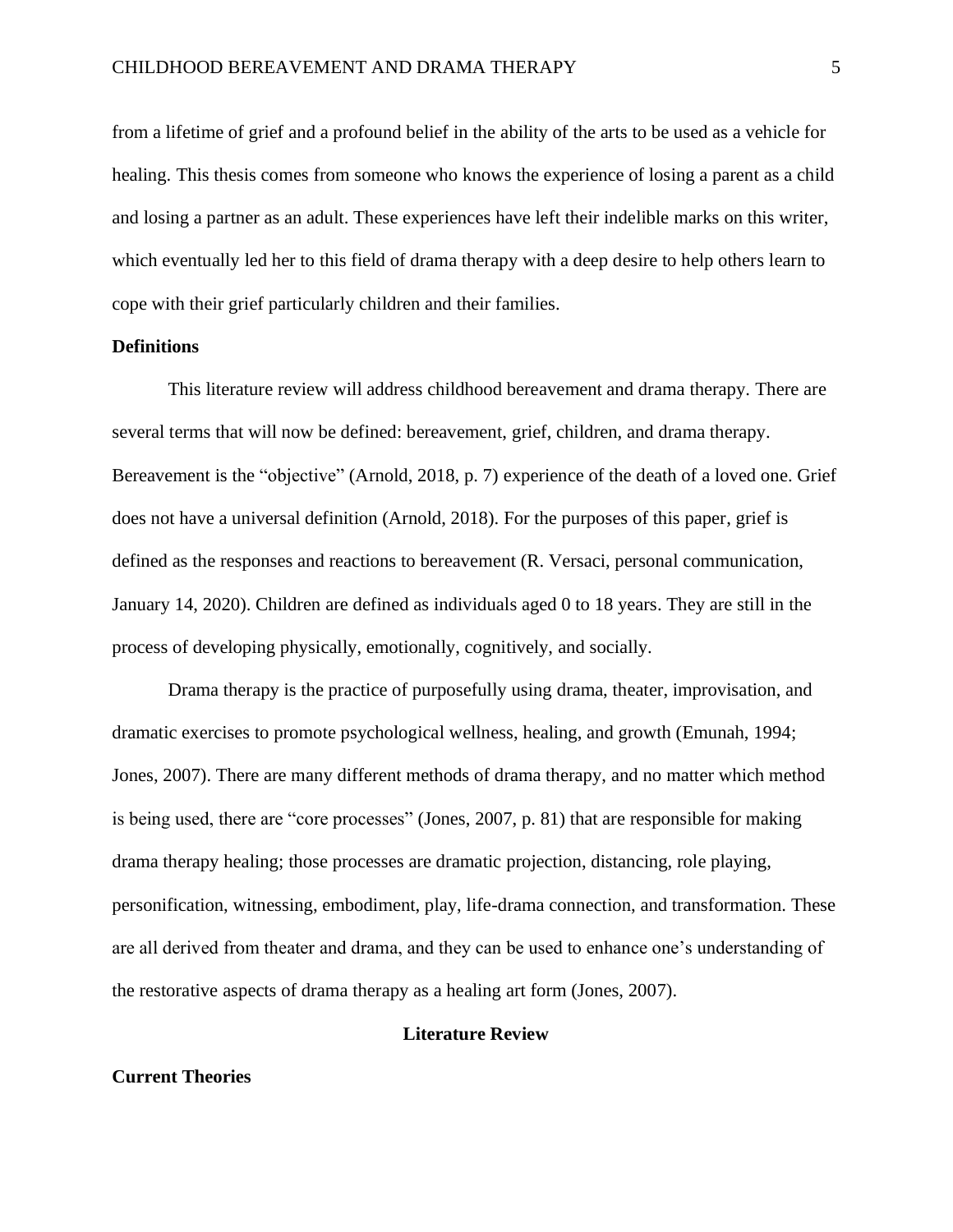Gao and Slaven (2017) conducted a qualitative analysis of the literature for bereaved children. They found two current theoretical models of grief: the duel process coping model and the chronic sorrow model (Gao & Slaven, 2017). The duel process coping model looks at two types of stressors, those that are loss-oriented and involve grief and those that are restorationoriented stressors, and it suggests that children "oscillate" (Gao & Slaven, 2017, p. 121) between the two expressions of grief, or they avoid them by not grieving (Brown, 2018; Rabenstein, 2018). The chronic sorrow model "defines chronic sorrow as the periodic recurrence of sadness or other grief-related feelings" (Gao & Slaven, 2017, p. 121) related to the child recognizing that there is a discrepancy between the reality they have and the reality they want, and it explains why children grieve at each developmental stage (Omens, 2014; Rabenstein, 2018).

Another current theory of bereavement suggests that there are certain tasks of grieving (Brown, 2018). These include accepting and recognizing the reality of death, feeling grief, continuing connection with the deceased, adjusting to life without the deceased, finding meaning in their loved one's death, and reinvestment in life (Brown, 2018). Children may go through these tasks in any order, and the amount of time that each child will need to spend on each task depends on the individual, their loss, and other mitigating factors (Brown, 2018).

Webb (as cited in Brown, 2018; Rabenstein, 2018) created a three-part model examining mitigating factors of a bereaved child including individual factors, factors related to the death, and environmental factors. Individual factors include the child's developmental stage, level of cognitive development, temperament, past experiences with death, and medical history (Arnold, 2018; Brown, 2018; Webb, 2003, 2011). Factors related to the death include type of death, contact with the dead body, opportunity to express "goodbye," relationship with the deceased, and grief reactions (Brown, 2018; Rabenstein, 2018; Webb, 2003, 2011). Environmental factors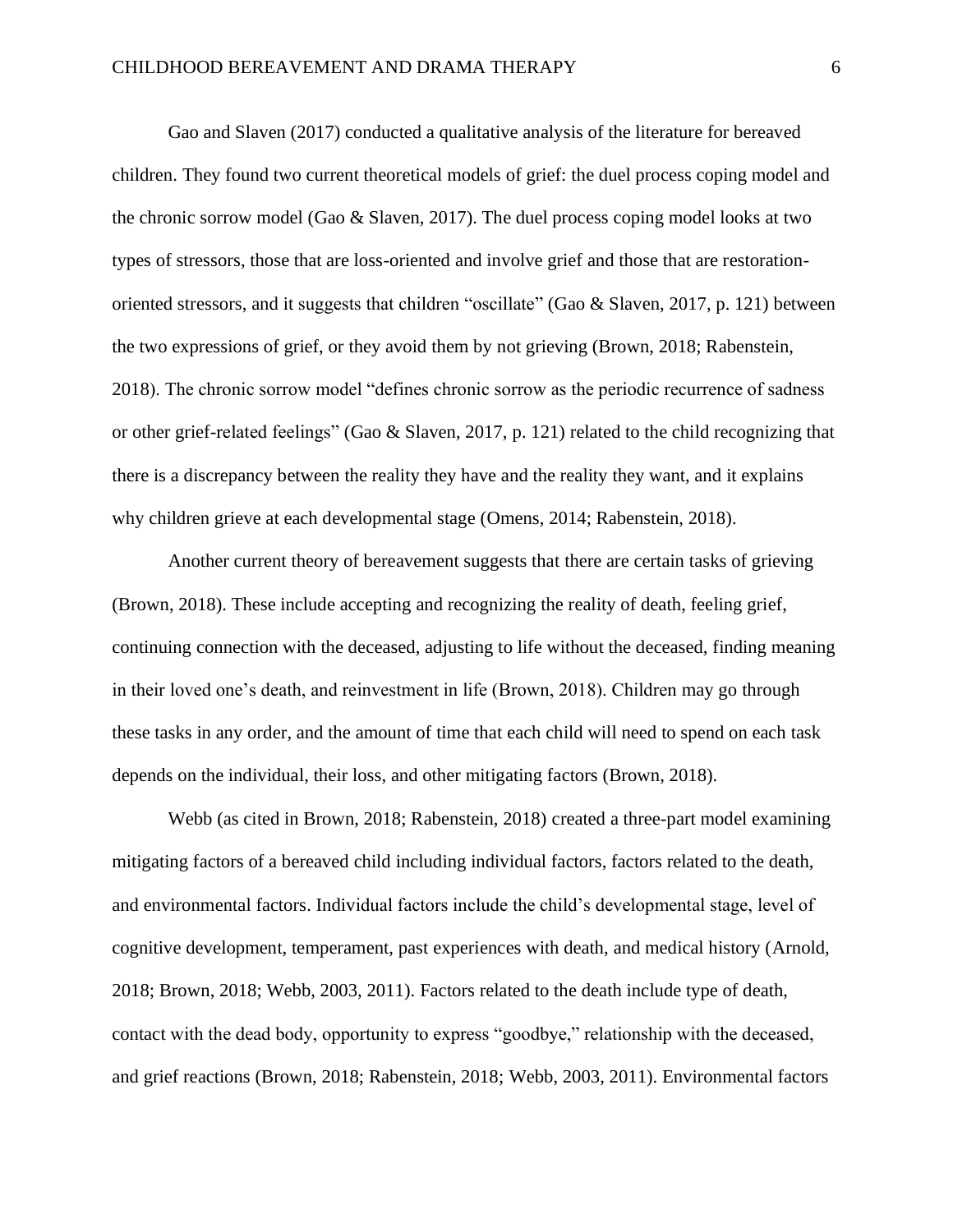include grief reactions of others, recognition of bereavement by school and peer group, as well as religious and cultural beliefs and rituals (Brown, 2018; Webb, 2011).

### *Significant Mitigating Factors*

As Webb (2003, 2011) hypothesized, there are a number of mitigating factors that affect a child's grief due to bereavement (Brown, 2018; Rabenstein, 2018).

**Age.** A child's age is considered a mitigating factor of a how a child will react to the death of a loved one and how they will comprehend the death. Very young children often do not have a strong concept of object permanence, which means when one takes an object away from a child of this age, they will not be aware that the object continues to exist (Webb, 2003). It is important for researchers to remember that "children grieve at any age. As soon as they love, they can grieve" (Gao & Slaven, 2017, p. 119). Young children often understand death as being temporary, and their thoughts can be characterized by magical thinking (Dalton et al., 2019; Green & Connolly, 2009; Haen, 2005; Omens, 2014; Stein et al., 2019). Magical thinking is a child's attempt to create a narrative of the death that makes sense to them; it often involves imposing blame and shame upon the child for something that cannot be attributed to the child or their actions (e.g.—If I'm good at school, then my father will not die. I was bad, and that is why my brother died.). Younger children are often confused by euphemisms for death (Dalton et al., 2019; Haen, 2005; Omens, 2014; Rosner et al., 2010; Stein et al., 2019; Webb, 2003, 2011). The younger the child, the more likely they are to have their grief go unnoticed by those around them making them "invisible, unacknowledged grievers" (Chen & Panebianco, 2017, p. 152), which means that these children cannot accomplish their tasks of grieving because their grief is not being acknowledged (Stutey et al., 2016). Often younger children who are faced with bereavement struggle with amplified fears, disruptions in attachment with caregivers, persistent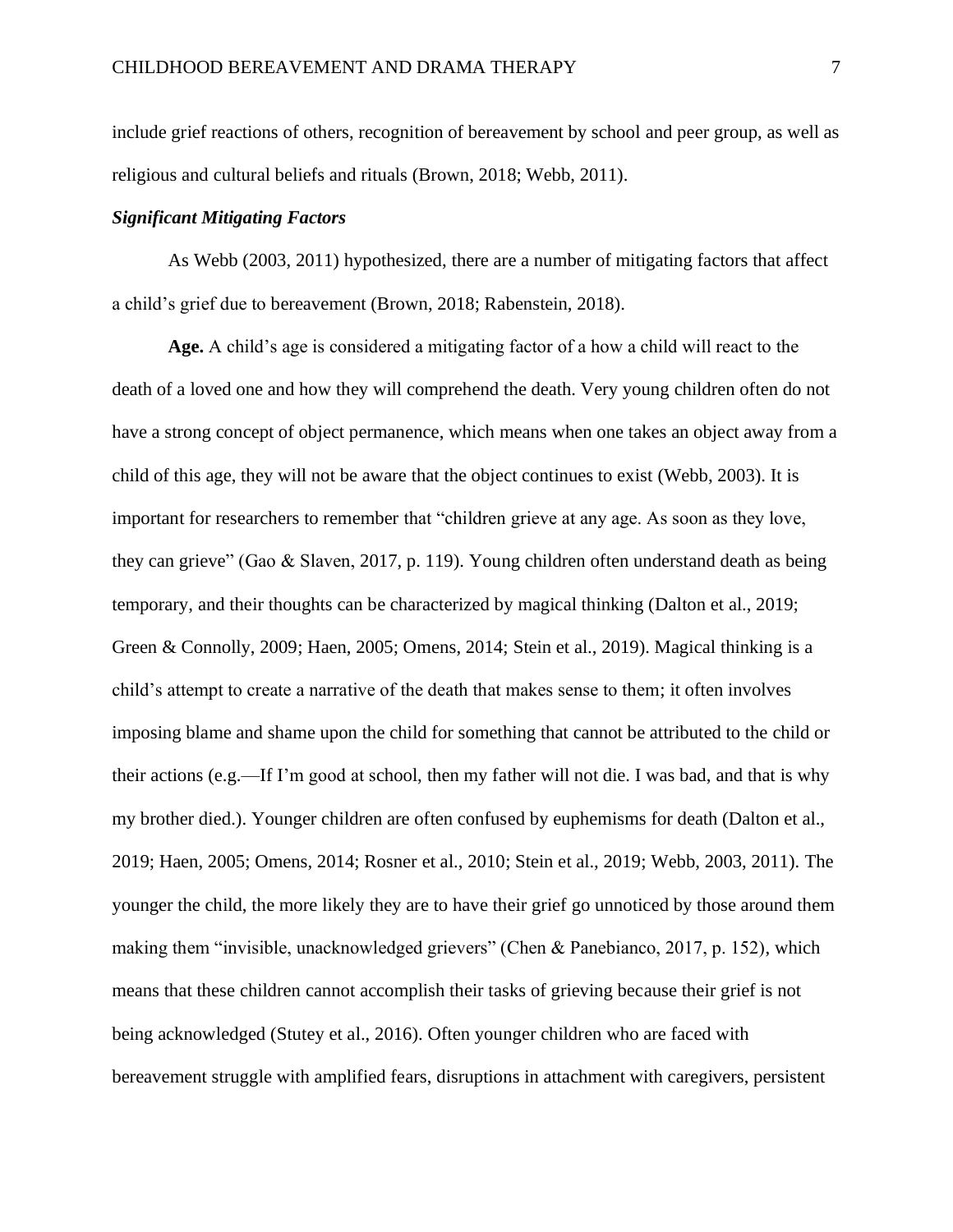regression, traumatic play (Dyregrov & Dyregrov, 2013; Haen, 2005; Rabenstein, 2018), and cognitive confusion (Webb, 2003, 2011). Once a child is 8 to 10 years old, then they usually understand the finality and irreversibility of death (Rabenstein, 2018; Rosner et al. 2010; Stein et al., 2019; Webb, 2003, 2011; Weber, 2005). Older children, preadolescents and adolescents, when faced with bereavement often express their grief through risk behaviors such as suicidal ideation (Rabenstein, 2018; Rosenberg et al., 2015; Webb 2003, 2011) and the use of alcohol and drugs (Kennedy et al., 2018; Rabenstein, 2018; Rosenberg et al., 2015). Older children may also struggle with creating a narrative of their loved one's death, pessimistic thinking about the future, and reinvestment in life such as setting new goals (Webb, 2003, 2011).

**Cognitive Development.** While age can act as a guide, the level of cognitive development is going to serve as a greater predictor of a child's grief reactions to bereavement (Arnold, 2018; Brown, 2018; Brown et al., 2008; Green & Connolly, 2009; Stein et al., 2019; Thanasiu & Pizza, 2019; Webb, 2003, 2011). A child's level of cognitive development is a more significant mitigating factor than a child's age (Green & Connolly, 2009). Piaget's concept of developmental stages serves as a guide in understanding children's comprehension of the death (Arnold, 2018). Piaget's developmental stages are passed through sequentially: the sensorimotor stage is when object permeance is learned; the preoperative stage is when children's thoughts are egocentric and are characterized by magical thinking; the concrete operational stage is when children become less egocentric and are able to use rational thinking; and the formal operations stage is when children are able to think abstractly (Arnold, 2018). Once children are entering the concrete operational stage, they are able to understand the universality, irreversibility, nonfunctionality, and causality of death (Arnold, 2018; Webb, 2011). Typically, around the end of the concrete operational stage, children are able to grasp the idea of continuing connection with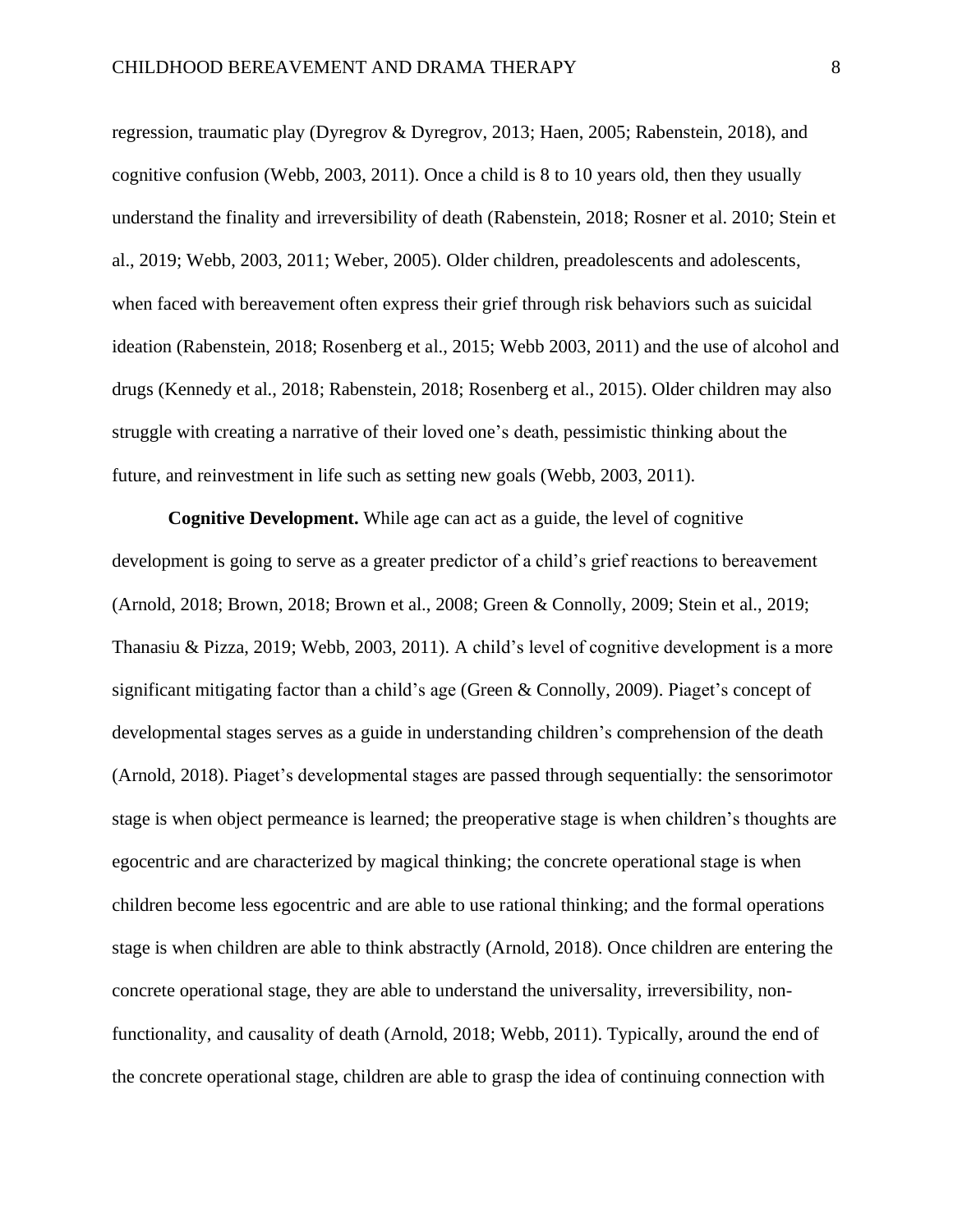the deceased (Arnold, 2018). Being aware of how a child's development progresses is a fundamental part of being able to discuss the death of a loved one with a child in a developmentally appropriate way (Arnold, 2018; Thanasiu & Pizza, 2019; Webb, 2003, 2011).

**Death Related Factors.** A child's relationship with their deceased loved one is a significant predictor of a child's grief reactions (Arnold, 2018; Brown, 2018; Webb, 2003, 2011). Clinicians should consider the many ways a child can be impacted by their relationship with a deceased loved one. As Balk et al. (as cited in Webb, 2011) reported, the closer the relationship with the deceased, the greater the feelings of loss a child will experience.

It is important to consider how the child's loved one died. Children who are afforded the opportunity for anticipatory grief, as opposed to children who face the unexpected death of a loved one, often show greater resilience (Beale et al., 2004; Christ et al., 2005; Kennedy et al., 2018). "Clear communication can help children to prepare for changes or loss, enabling them to receive support" (Dalton et al., 2019, p. 1166). Communication minimizes the chances that a child will face anxiety due to magical thinking (Dalton et al., 2019). Violent deaths may raise the risk of future mental health problems for a bereaved child (Turunen & Punamäki, 2016).

It is imperative that the clinician is aware of any cultural stigmas surrounding the loved one's cause of death. Sometimes parents are trepidatious about sharing their HIV diagnosis with their children due to the parents' shame, overwhelming feelings, and concerns of overburdening their children (Dalton et al., 2019). Webb (2011) suggested a child may feel "disenfranchised" (p. 135) from their grief if the cause of death of their loved one is considered to be taboo.

It is even important for the clinician to be aware of what happened following the death. Webb (as cited in Brown, 2018) supported the idea that children should have the opportunity to be with the deceased person including at the time of death and throughout the family's grief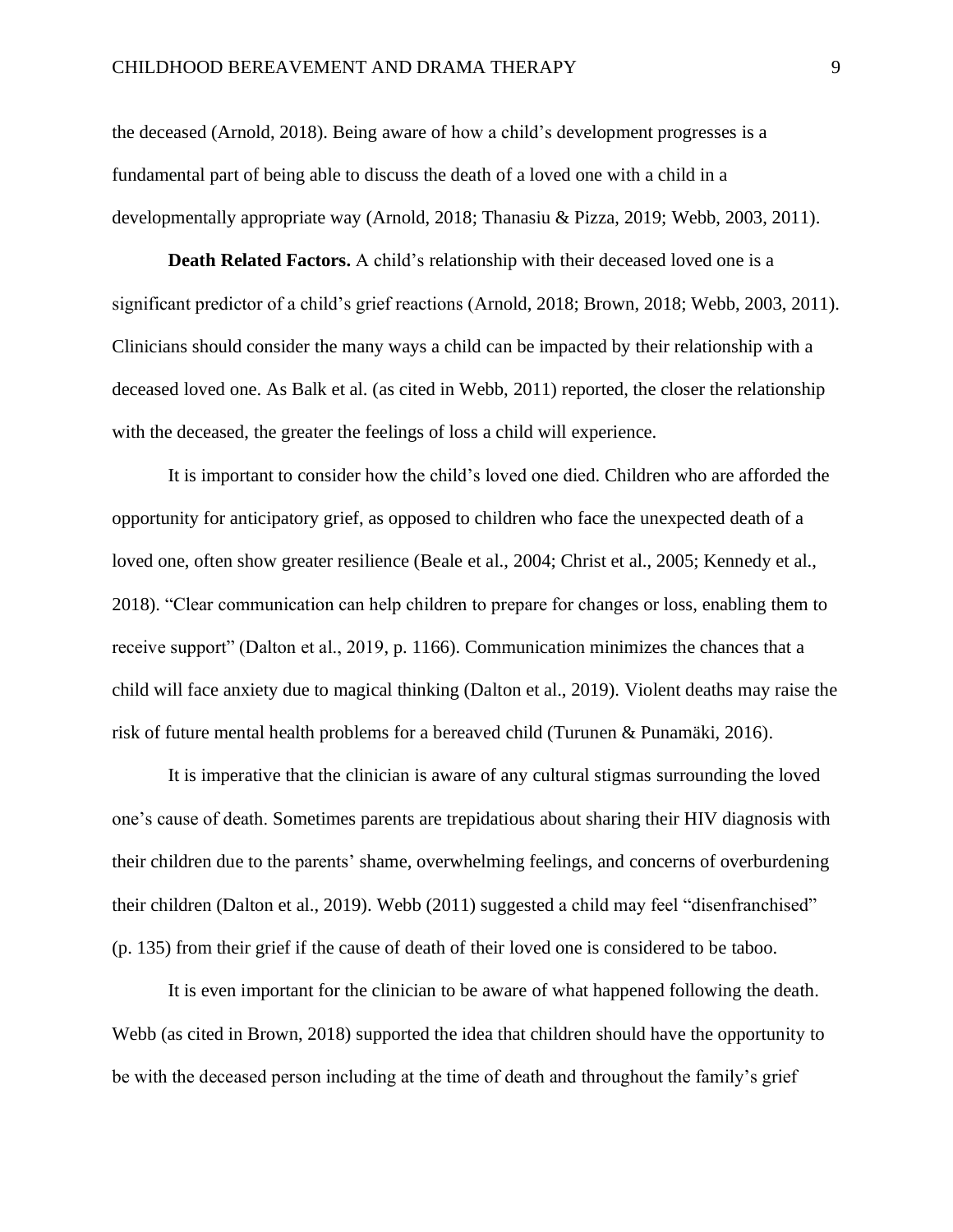processes (e.g.—viewings, ceremonies, and visiting graves or mausoleums). Anderson et al. (as cited in Brown, 2018) suggested that children be prepared for "all rituals and observations surrounding" (p. 428) the death of a loved one and be afforded the choice of whether or not they wish to participate. Children benefit from being a part of saying goodbye (Brown, 2018).

**Caregivers' Grief.** There is not a universally correct way to grieve (Brewer & Sparkes, 2011; Brown, 2018; Chen & Panebianco, 2017; Koblenz, 2016; Turunen & Punamäki, 2016; Webb, 2003, 2011). The expression of grief is an important part of healing from the death of a loved one. "How children are able to work through their grief is seen to depend primarily on how their parents and other adults behave and how able they are to reach out and to support them" (Brown, 2018, p. 424). Webb (2011) wrote that the younger the child the greater their own grief is influenced by their caregivers. Bowlby (as cited in Brown, 2018) suggested that in times of bereavement that adult defenses may impede a child's ideal mourning process. Children are extremely observant (Brown 2018; Dalton et al., 2019; Webb, 2003, 2011), and thus how those around them are processing their own grief will often serve as a model for the child (Brown, 2018; Brown et al., 2008; Dyregrov & Dyregrov, 2013; Webb 2003, 2011; Weber, 2005).

**Culture.** There are thousands of different societies in the world's roughly 200 countries, each with their own unique culture (Brown, 2018). Grief and culture are deeply intertwined (Brown, 2018; Thanasiu & Pizza, 2019). When helping others grieve, one must be aware of culture, religion, family history regarding bereavement, and one's own biases and beliefs surrounding death and the bereavement process (Brown, 2018; Thanasiu & Pizza, 2019). Therapists should research their client's cultural beliefs related to death because in grief people often return to observing traditional values (Thanasiu & Pizza, 2019). It is important to be open to an array of responses to death and grief in order to provide competent care despite cultural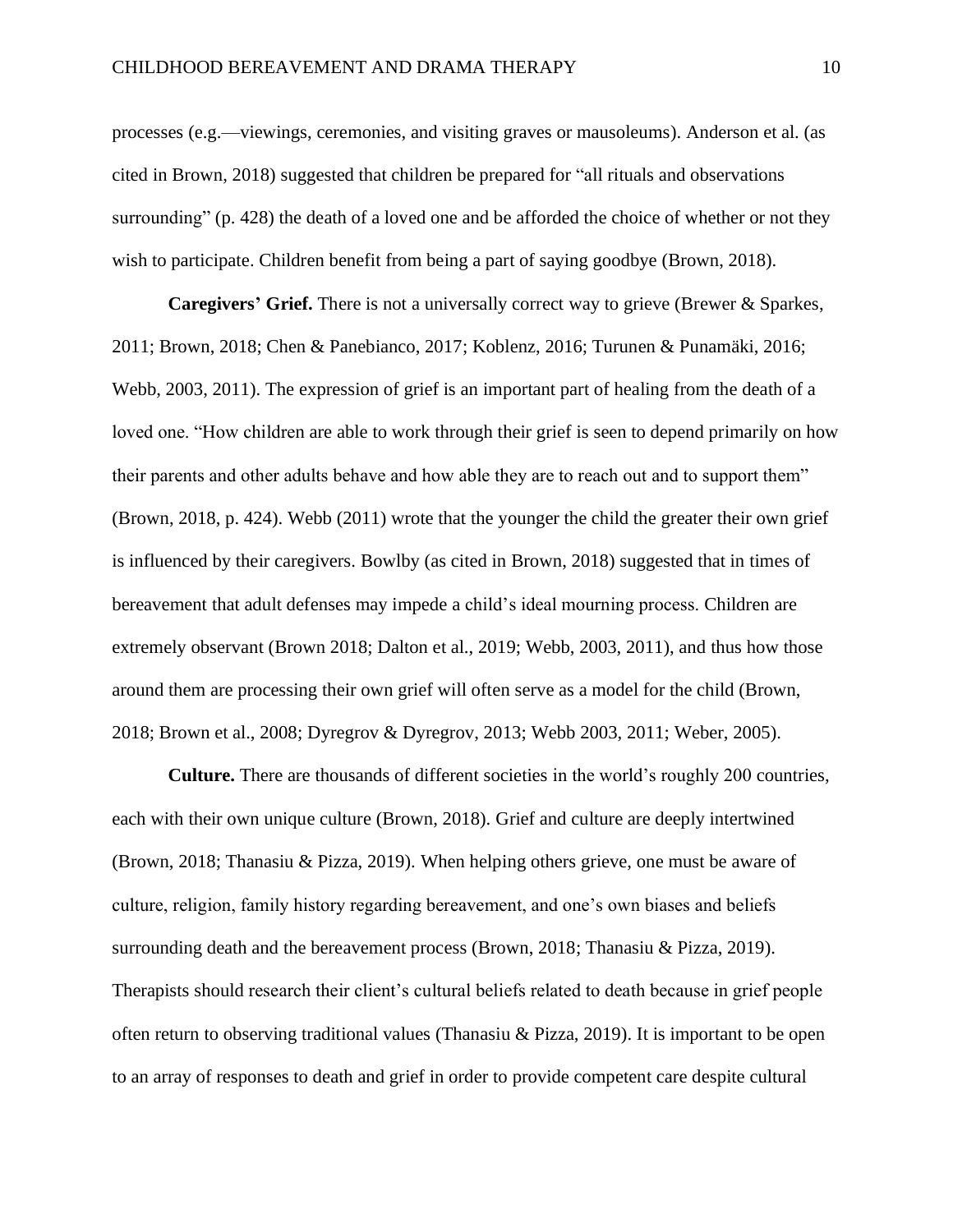differences (Brown, 2018). While culture is an important mitigating factor in how someone may grieve, the experience of grief itself is universal (Thanasiu & Pizza, 2019).

## **Efficacy of Bereavement Interventions**

In a meta-analytic review of controlled outcome research on the effectiveness of childhood bereavement interventions  $(n=13)$ , Currier et al. (2007) found that bereavement interventions show little efficacy. The authors posited that these findings could be due to many factors such as too much time passing from the death of a loved one to when the intervention occurred, inclusion criteria for studies being analyzed primarily including children who are not distressed in their grief, and limited quality and quantity of studies (Currier et al., 2007).

Rosner et al. (2010) conducted a meta-analysis of interventions for bereaved children (n=27). In this study authors conducted analyses of both controlled and uncontrolled studies (Rosner et al., 2010). They found that there is a "small to moderate treatment effect" (Rosner et al., 2010, p. 126) for bereavement interventions for this population. While this analysis included many of the same studies that Currier et al. (2007) included in their meta-analysis, this study included more published research articles and did not include two unpublished dissertations (Rosner et al., 2010). Researchers found that older children may reap more benefit from bereavement interventions than younger children do (Rosner et al., 2010). Authors report that interventions closer to the death of a loved one showed smaller effect sizes than the interventions that allowed more time to lapse between the death and the intervention (Rosner et al., 2010).

Chen and Panebianco (2017) conducted a narrative review of the literature to study the efficacy of bereavement interventions for preschool-aged children  $(n=17)$ . Initially authors intended to do a meta-analysis; however, there was not enough literature available on this niche population (Chen & Panebianco, 2017). Thus, the research remains suspect. Overall, empirical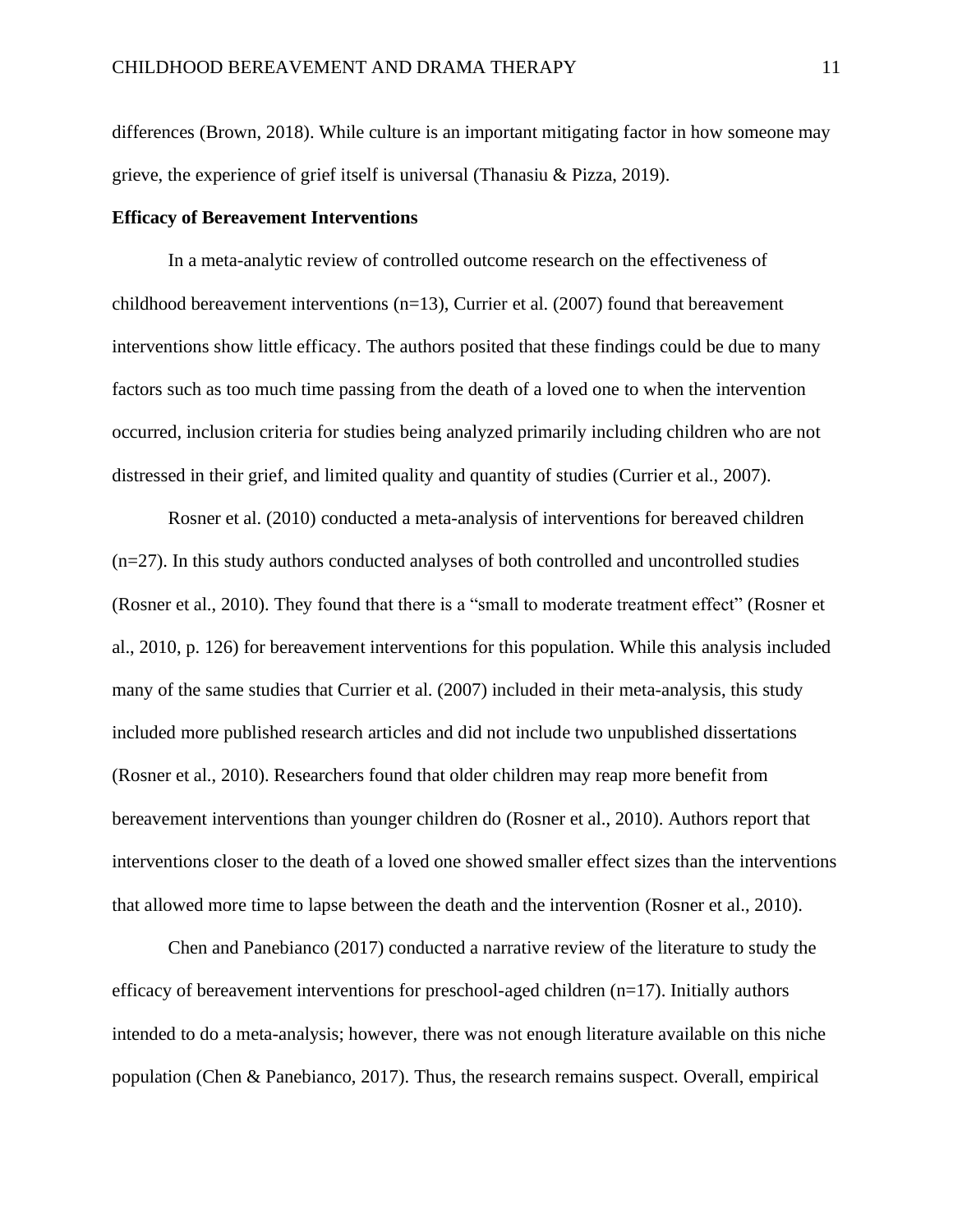support demonstrating the efficacy of bereavement interventions for all children under the age of 18 is lacking (Chen & Panebianco, 2017; Currier et al., 2007; Rosner et al., 2010). This becomes progressively more problematic as the target population age decreases.

## **What Children Need From Bereavement Interventions**

Therapies based in play are the primary treatment option for pre-school aged children (Chen & Panebianco, 2017). Most studies showed that interventions can help children grasp the understanding of death, deepen their understanding of grief responses, and provide them with the opportunity to express their grief (Chen & Panebianco, 2017). The importance of including surviving parents and families in the therapy process is a primary way to support these children, suggesting that adaptative grief responses can be learned and taught (Chen & Panebianco, 2017).

When examining the effect sizes of single studies, Rosner et al. (2010) reported that the most effective interventions were music therapy interventions. Authors reported "trauma/grieffocused school based brief psychotherapy" (Rosner et al., 2010, p. 130) has also shown to be an effective intervention, but this has been done primarily in studies without a control group meaning the integrity of the studies being analyzed may not be as sound.

Ellis et al. (2013) did a qualitative study to explore the long-term impact of childhood parental death retrospectively by using written and oral interviews to talk to adults about their experiences of parental bereavement during childhood  $(n=33)$ . The study showed that continuity, social support, and communication all serve as protective factors (Ellis et al., 2013). Importantly it also showed that the inverse of these were reported as leaving lasting negative effects.

Koblenz (2016) conducted group interviews of adults who had experienced parental bereavement during their childhoods (n=19). Data from these interviews were coded, and five constructs were identified as impactful to grief processes: adjustment to catastrophe, support,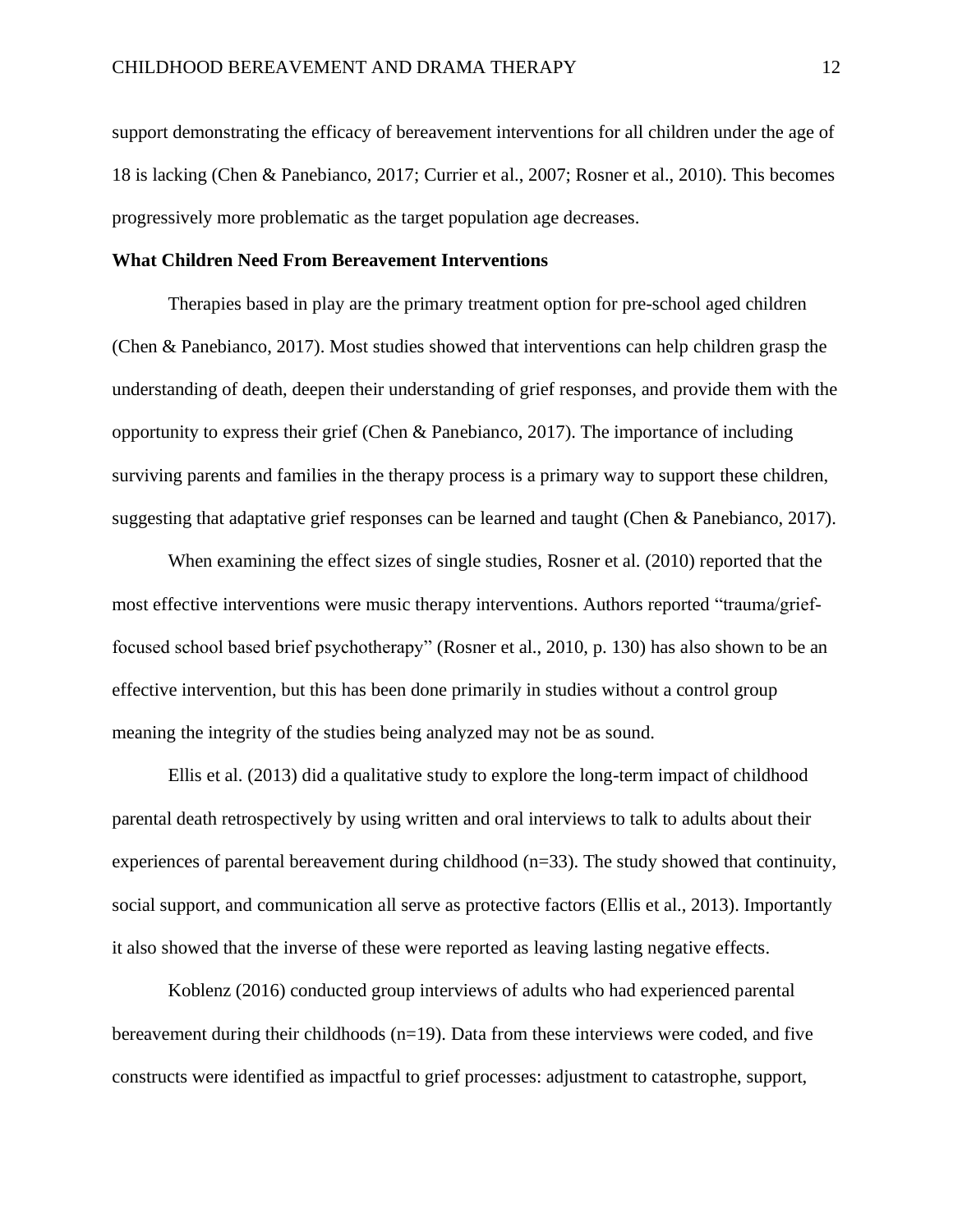therapy, continuing connection with the dead parent, and reinvestment in life (Koblenz, 2016). These constructs were seen to impact interviewees both positively and negatively.

Gao and Slaven (2017) conducted a qualitative analysis of the literature for bereaved children and combined that information with the knowledge from professional experts in the field of childhood bereavement. Important themes found in the literature include benefits of social supports to decrease the feelings of isolation, the inevitable change in family dynamics when a loved one dies, and the benefits of various expressive therapies with this population including art therapy, play therapy, and music therapy (Gao & Slaven, 2017). In the expert interviews, researchers reported on best practices for helping bereaved children: honest and open communication about the death of a loved one, normalizing grief, peer support from other bereaved children, the helpfulness of expressive therapy interventions, the advantage of mentors to help with new family dynamics, psychoeducation to medical providers about bereavement and local bereavement services, death education as part of health class, increased support to bereaved children over summer months, and taking a break from grieving (Gao & Slaven, 2017).

In a quantitative study of a preventative intervention for families with children who had a parent with terminal cancer, authors studied the outcome of how providing psychoeducation to the healthy parent affects the child (Christ et al., 2005). Families were provided with an intervention that began before the parent's death and continued for six months after. Children reported that their healthy parents who received psychoeducation were perceived as increasingly "competent" (Christ et al., 2005, p. 74) and communicative.

Beale et al. (2004) conducted a qualitative study to better understand the experience of children who had parents with terminal cancer  $(n=28)$ . Through the interview process, they found that the majority of the children sought reassurance and felt they had become a caretaker,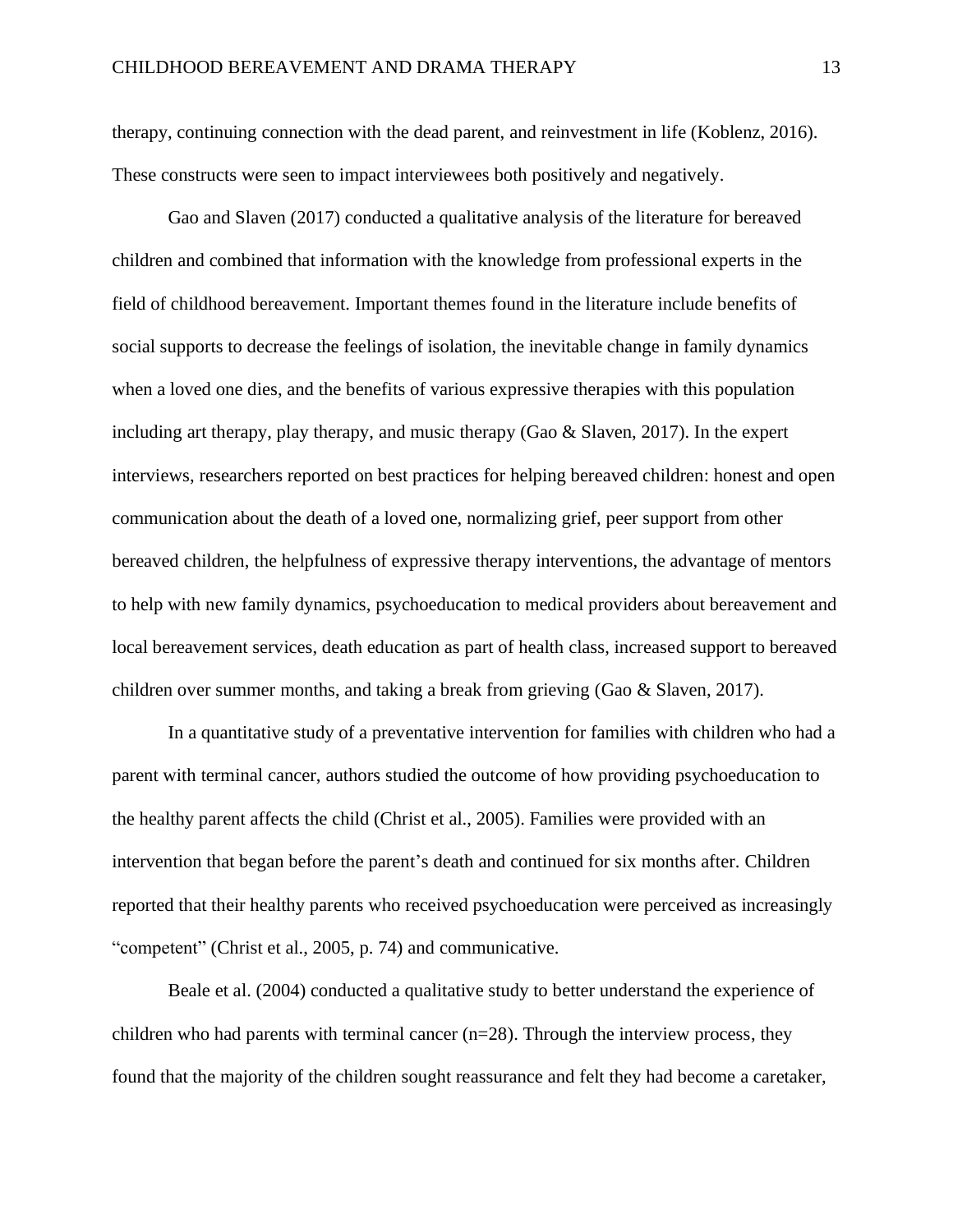and they struggled with separation, anger due to perceived abandonment, despair, and guilt (Beale et al., 2004). Researchers also found that nearly half this sample struggled with discipline problems and aggressive behavior (Beale et al., 2004). This study found that intervention before a parental death can be beneficial for the child, children learn how to grieve from their caretakers, communication about the reality of their parent's terminal condition is important, increased anxiety is positively correlated with a child lacking information about a parent's terminal health condition, when children have the opportunity to express their emotions that their overall functioning improves, and professional intervention can be beneficial (Beale et al., 2004).

Brown et al. (2008) conducted a study researching the constructs of childhood traumatic grief (CTG); identifying risk factors associated with CTG; and correlating CTG with posttraumatic stress disorder (PTSD), depression, and anger for children (n=132). Researchers found that CTG is highly correlated with PTSD and depression and somewhat correlated with anger (Brown et al., 2008). This led researchers to propose the relevance of including trauma interventions as part of treatment for bereaved children (Brown et al., 2008).

In an ethnographic study of parental bereavement in the United Kingdom, Brewer and Sparkes (2011) found that expressing emotion, physical activity, positive adult relationships, areas of competence, friendships, social supports, having fun, humor, and transcendence were key themes that helped these young people learn to live without a parent. The findings of Brewer and Sparkes, while limited by their small sample size  $(n=13)$ , are significant contributors because they examine healing factors from the perspective of bereaved children.

Stutey et al. (2016) conducted a narrative inquiry of how children express their grief both symbolically and verbally after the death of a loved one (n=4). This study is significant because it again looks at grief through the eyes of children (Stutey et al., 2016). Researchers conducted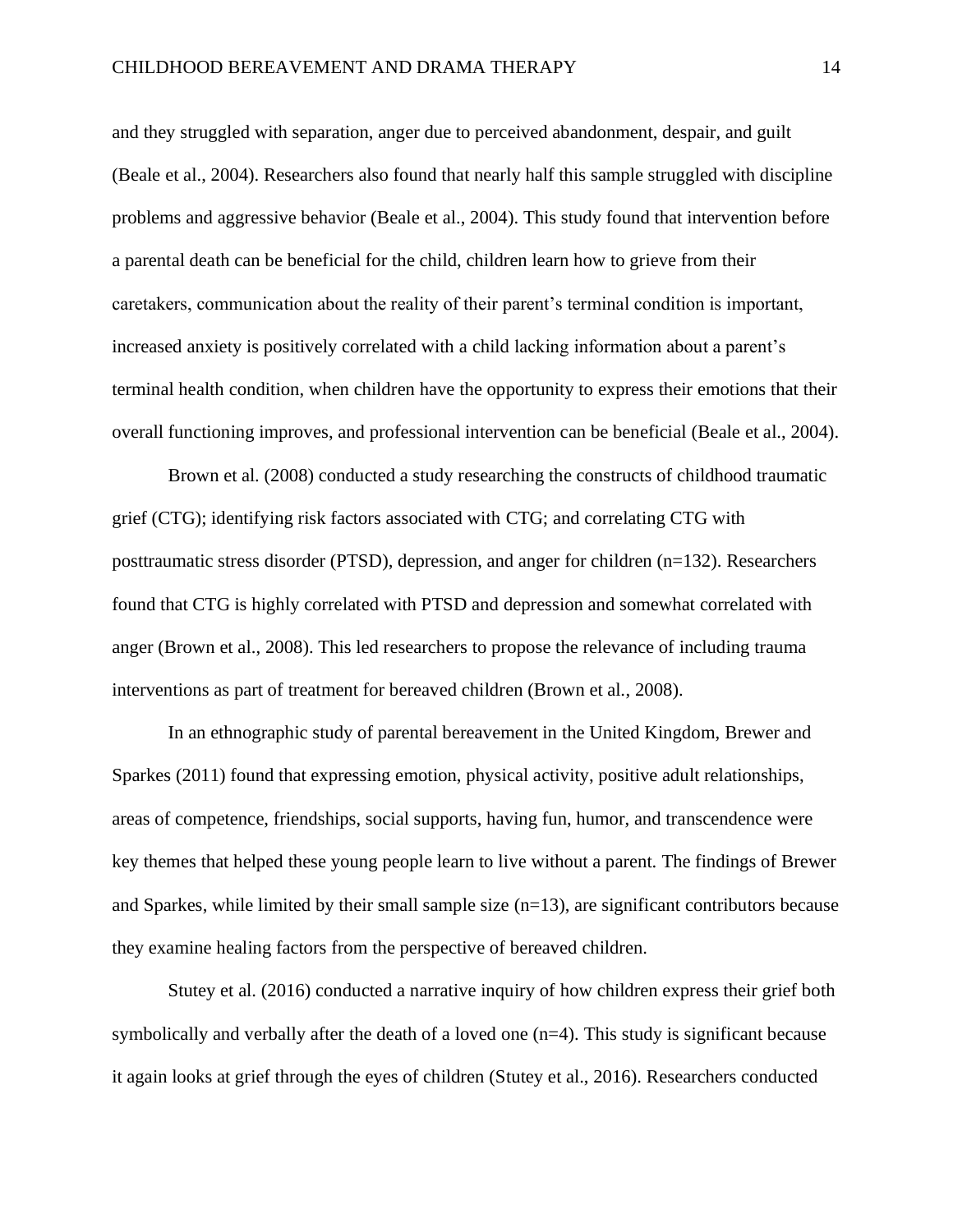their interviews utilizing photo-elicitation. Authors reported that without the means of photoelicitation participants appeared to have "lacked the verbal expression skills to reveal the complexity of their emotions" (Stutey et al., 2016, p.161). Similar themes emerged as significant to all participants including reinvestment in life and continuing connection with their dead loved one (Stutey et al., 2016). This study highlights the importance of including non-verbal modes of communication to help children process their grief because it affords them the opportunity to express their feelings in a developmentally appropriate manner (Stutey et al., 2016).

Rosenberg et al. (2015) conducted a cross-sectional survey-based study of bereaved siblings of children with cancer (n=58). Although most of the siblings reported continuing to be affected by the loss, few of them reported their loss impacting their lives negatively (Rosenberg et al., 2015). Interestingly, children who were older at the time of their sibling's death reported "inferior long-term social support" (Rosenberg et al., 2015, p. 61). It is hypothesized that "younger siblings are more likely to be seen as vulnerable in the early bereavement period, but older siblings are more likely to suffer long-term effects" (Rosenberg et al., 2015, p. 61) very likely due to their feelings of being under-supported. Rosenberg et al. (2015) suggested that parents communicate with children about their sibling's cancer, and the sibling should be afforded the opportunity to say goodbye. This study shows the importance of psychosocial support before, during, and after a sibling's death, regardless of age (Rosenberg et al., 2015).

Dalton et al. (2019) conducted a qualitative narrative review on the effect of communication with children who have a parent with a terminal illness about their parent's death. Not communicating with children about the life-threatening diagnosis of their parent often leads to anxiety, tension, depression, and in some cases even post-traumatic stress disorder (Dalton et al., 2019). Dalton et al. (2019) found the majority of research literature from high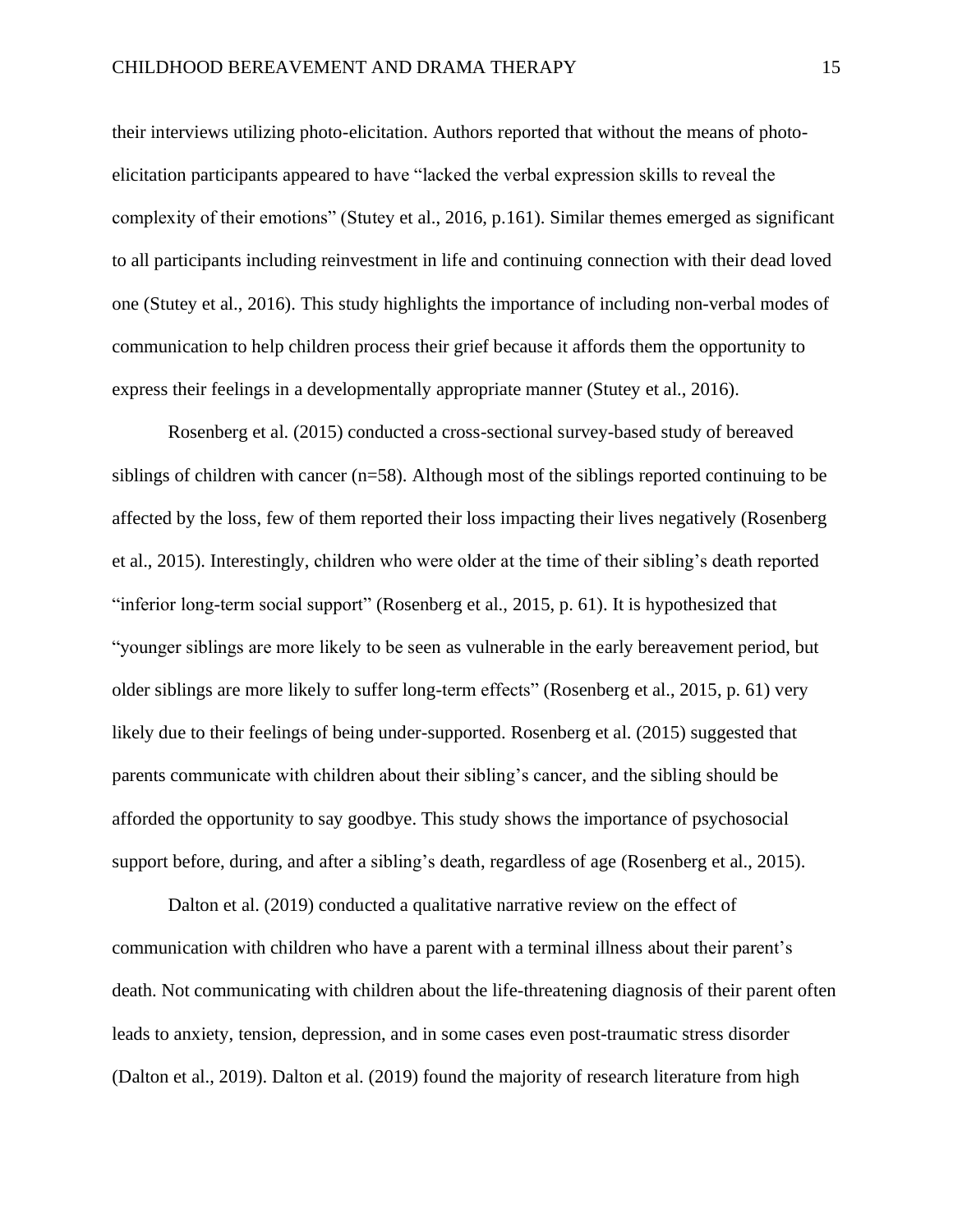income countries regarding parental bereavement is focused on cancer while the majority of research from low income countries focuses mostly on acquired immunodeficiency syndrome (AIDS; Dalton et al., 2019). Stein et al. (2019) conducted another narrative review regarding communicating with children about their own terminal medical condition. Authors again pointed out how the literature on this population is "disproportionately" (Stein et al., 2019, p. 1152) focused on cancer in high income countries and AIDS in low income countries. This shows a potential problem with the research studies that children who have parents who have died from something other than cancer or AIDS are underrepresented in the research.

## **The History of Using Drama Therapy for Childhood Grief Due to Bereavement**

While drama therapy appears to be an ideal treatment approach for bereaved children, few articles have been written specifically on drama therapy and childhood bereavement. The following section will briefly summarize the literature that this researcher was able to locate on childhood bereavement and drama therapy.

#### *Communicating with Bereaved Children: A Drama Therapy Approach*

Curtis (1999) wrote that "life is like the masks of comedy and tragedy we use as a symbol of the theater… a mixture of happy and sad stories" (p. 183). This metaphor is ideal for the bereaved child whose life was once full of happy stories that have been engulfed by grief. Curtis (1999) worked in a group setting to provide children with a "safe, supportive environment that helps normalize the child's feelings and alleviate any sense of isolation and frustration" (p. 184). Improvisation, mime, puppetry, role-play, and the use of creative dramatics are used to help children in the group internalize their experiences of the death and their grief (Curtis, 1999). Curtis (1999) wrote about the importance of incorporating all expressive modalities into the treatment of children because children have different learning styles, and in order to reconcile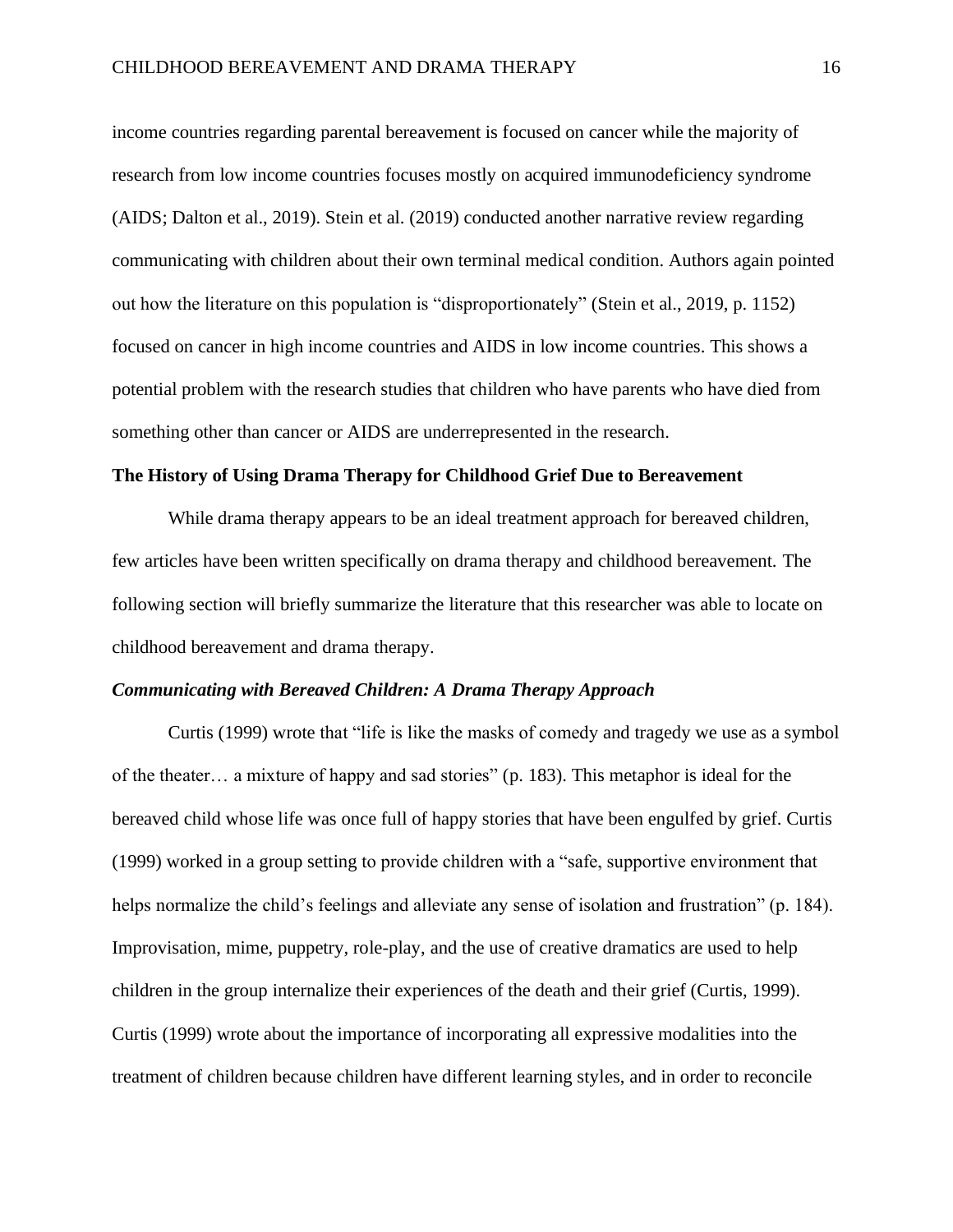with the death of a loved one, children need to be able to understand it. Specific interventions are explained in this article, and although dated, interventions remain relevant. Curtis pointed out that drama therapy can help children gain a deeper understanding of their grief while keeping them at a place of aesthetic distance. Even when this article was written, over twenty years ago, drama therapy was being underutilized with this population (Curtis, 1999). The lack of information published about this population perhaps demonstrates there is an ongoing dilemma.

## *Rebuilding Security: Group Therapy with Children Affected by September 11*

Haen (2005) wrote about using drama therapy in a group setting with children who all experienced a death of a loved one through terrorism. These drama therapy groups primarily used metaphor, dramatic enactment, and a blending of expressive art therapies (Haen, 2005). Haen (2005) "empahiz[ed] the importance of metaphor and enactment in trauma treatment" (p. 394). He also showed the importance of group therapy to help children through their traumatic losses by normalizing their grief and traumatic reactions; reducing shame, isolation, and fear; and helping to build an ongoing support network for the children involved in the group (Haen, 2005). Haen took time to address the importance of treating the trauma which is often exceedingly difficult if not impossible through the use of mere words with this population. Haen (2005) wrote that "by externalizing and symbolizing their memories in a therapeutic space, children find they can examine, organize, and reintegrate fragmented and overwhelming affect and experience" (p. 402). Some techniques Haen suggested for playing with distance include enactment in slow-motion, role-reversal, repetition, narration, doubling, storying alternative endings, and exploring inner thoughts of characters. Haen's article is a treasure trove of ideas to work with children who have experienced trauma and bereavement.

## *Integrating Sound, Music, Rhythm and Story With Children in Bereavement Camp*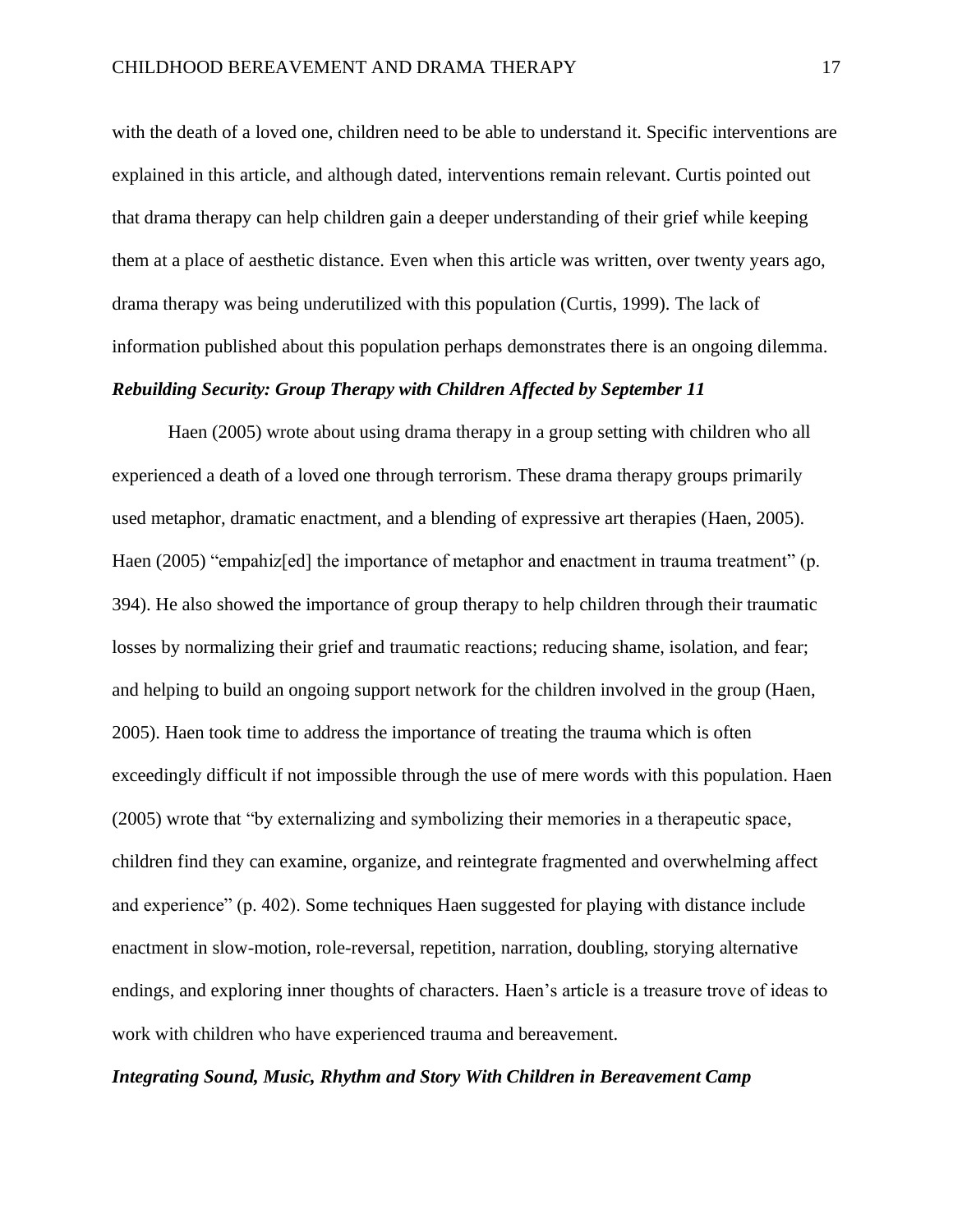Carbone (2013) provided a glimpse of the activities conducted at a bereavement camp for children. The chapter is written from a Transpersonal Drama Therapy orientation. Specific Transpersonal principles that are considered helpful to this population include creating a sacred space, fostering an experience of interconnectedness and unity, embracing love while holding all emotions sacred, and assuming health rather than pathology (Carbone, 2013). Carbone used a group structure that involves rhythm, singing, witnessing, embodiment, expression of emotion, and allowing children to support each other in their grief. He also addressed the significance of having those who have experienced bereavement in their pasts help children who are currently experiencing grief, which reinforces the power of building social supports for those who are currently grieving (Carbone, 2013). Carbone (2013) modeled for campers that continuing connection with their dead loved ones is still possible.

#### *Drama Therapy With Medically Compromised Children*

Omens (2014) wrote about using a Developmental Transformations (DvT) practice while working with children in a hospital setting. Important elements of her practice include a flexibility of the playspace and playing with the unplayable (Omens, 2014). Omens (2014) wrote that her work is not about "rescripting, repairing, or reframing" a child's experience; instead she works with and "in the crisis" by "creating in each moment a dramatic structure to contain it" (p. 274). Omens used case excerpts to demonstrate how she shows others to play with the unplayable instability of life in the face of death and how this play can be contained by a dramatic structure. In one case Omens (2014) helped a young girl express her love to her dying mother by helping the child create a pillowcase, a concrete image, filled with love for her mother, the love she was hesitant to express verbally due to her mother's rapidly deteriorating condition. A different case looked at DvT in a more traditional sense by allowing a brother to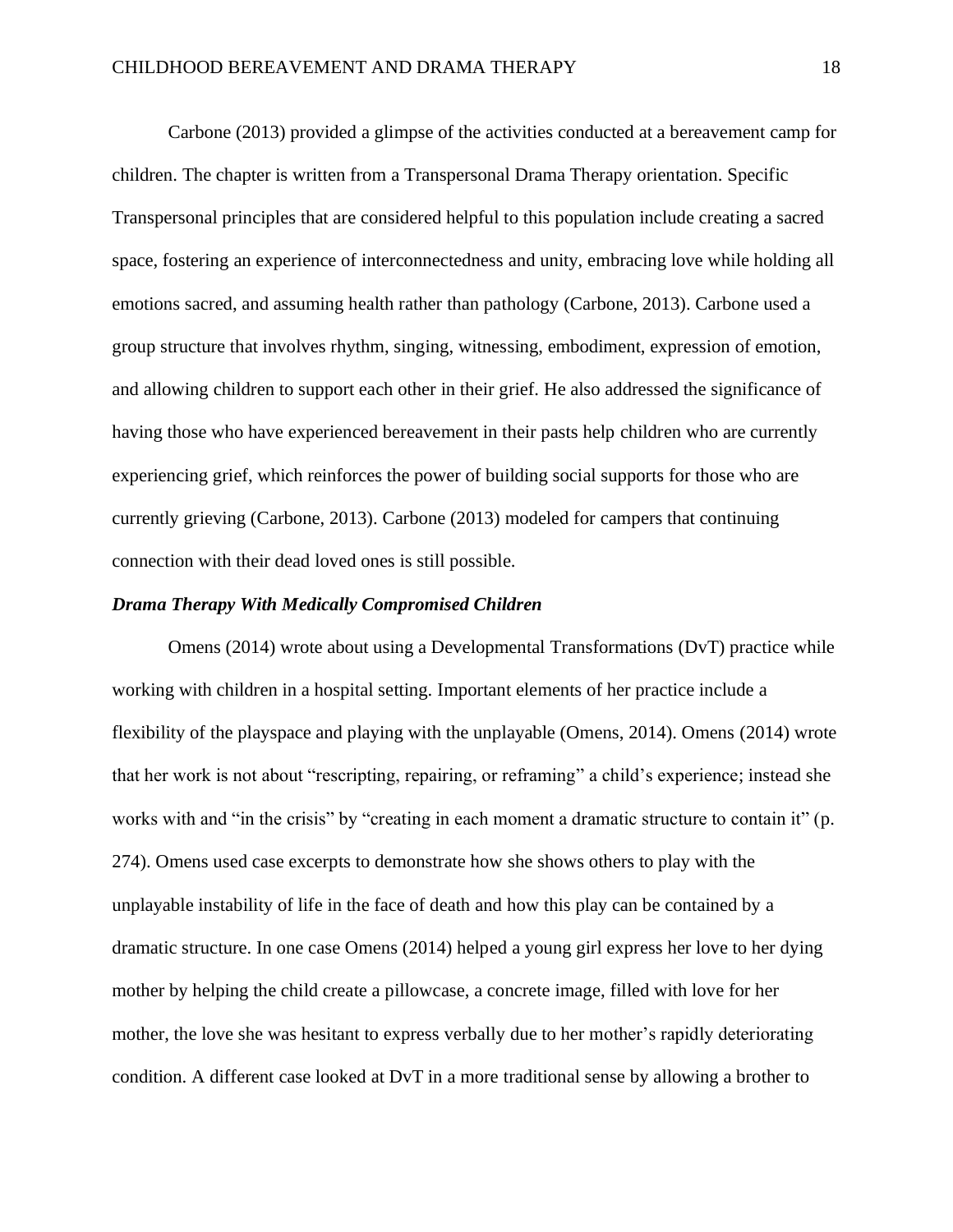play with his deceased brother through the means of the therapist taking on the role of the dead brother. Another case told the story of a young girl with cancer and how experiences of mutual play allowed therapist and client to transcend unrelentingly difficult conditions of reality to play with the life this child wishes she could have had (Omens, 2014).

## *Drama Therapy for Children Who Have Witnessed Severe Domestic Violence*

Weber (2005) wrote about children who have witnessed the abuse and death of their mothers at their father's or stepfather's hands. In this chapter Weber wrote about the use of specific tools when working with children who have experienced traumatic grief, for example a doctor's playset, emergency vehicles, stuffed animals, play kitchens, pretend telephones, dolls, a dollhouse, and coloring material. The importance of children having control is emphasized. Also stressed by Weber is the importance of closure and grounding at the end of each session due to the traumatic nature of the work being done. Weber also discussed the importance of consistency in how sessions are run, how they end, and even how the room is set up each time. In the case vignettes at the end, readers see how "drama therapy provides the metaphorical, emotional distance and a creative way to explore painful, haunting events without overwhelming the child" (Weber, 2005, p. 34) because the drama therapist is keeping them at a place of aesthetic distance.

#### **Discussion**

When surveying the research and literature, there are certain healing elements of grief therapy for children that have shown to be helpful to the process. This writer noted that themes of (a) psychoeducation (Chen & Panebianco, 2017; Christ et al., 2005; Gao & Slaven, 2017); (b) expression (Beale et al., 2004; Brewer & Sparkes, 2011; Chen & Panebianco, 2017; Gao & Slaven, 2017; Green & Connolly, 2009; Stutey et al., 2016); (c) support (Beale et al., 2004; Brewer & Sparkes, 2011; Christ et al., 2005; Ellis et al., 2013; Gao & Slaven, 2017; Koblenz,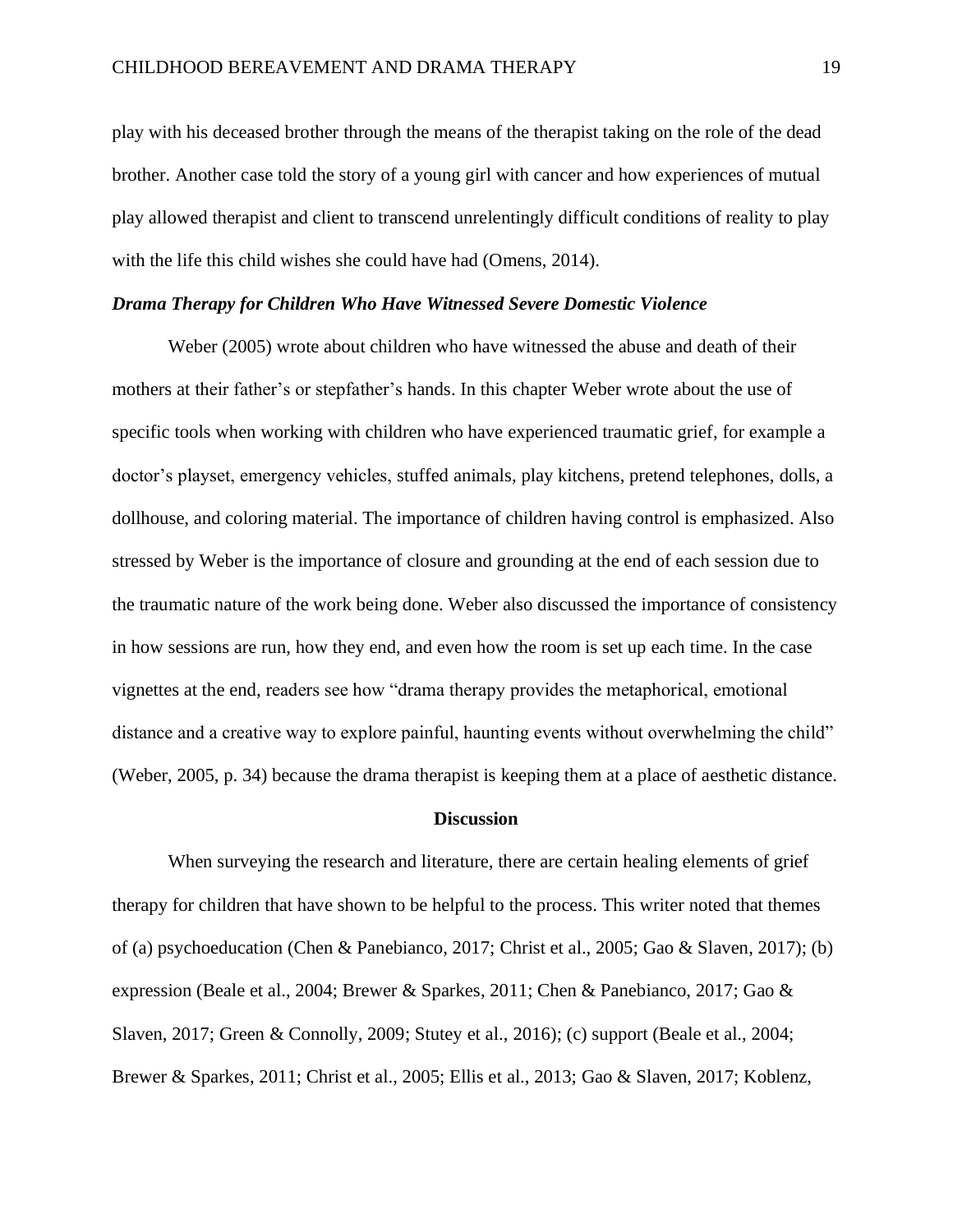2016; Rosenberg et al., 2015); (d) reinvestment in life (Brewer & Sparkes, 2011; Gao & Slaven, 2017; Koblenz, 2016); (e) continuing connection with the deceased (Brewer & Sparkes, 2011; Koblenz, 2016; Stutey et al., 2016); (f) opportunity to say goodbye (Brown et al., 2008; Rosenberg et al., 2015); and (g) trauma interventions (Brown et al., 2008; Currier et al., 2007; Dyregrov & Dyregrov, 2013) are important aspects of therapy for bereavement that are present in much of the research. The importance of reconnecting or connecting with (h) joy is also believed to be an important aspect of integrating the death of a loved one, despite being less present in the research (Brewer & Sparkes, 2011; Gao & Slaven, 2017). This researcher believes connecting with joy is particularly important. The elements of grief therapy identified above can be treated with drama therapy interventions, which will be discussed in the following sections.

## **Psychoeducation**

Chen and Panebianco (2017) found that most grief interventions for young bereaved children, regardless of theoretical orientation, included psychoeducation as part of the therapy process. It was primarily used to normalize reactions to grief, develop coping skills, and facilitate communication between child and caregivers (Chen & Panebianco, 2017). Christ et al. (2005) used psychoeducation as an indirect intervention for bereaved children by providing services to healthy parents. The parents who participated in this intervention scored significantly higher than the control group when children were rating their parents' abilities as caregivers and as communicators with their children (Christ et al., 2005). Gao and Slaven (2017) wrote about the importance of psychoeducation on death and grief for parents, family systems, school systems, and health care providers because children should not be unnecessarily pathologized for grieving (Brown, 2018). This is another reason why it is pertinent for everyone to be educated about death, bereavement, grief, and how to talk about it.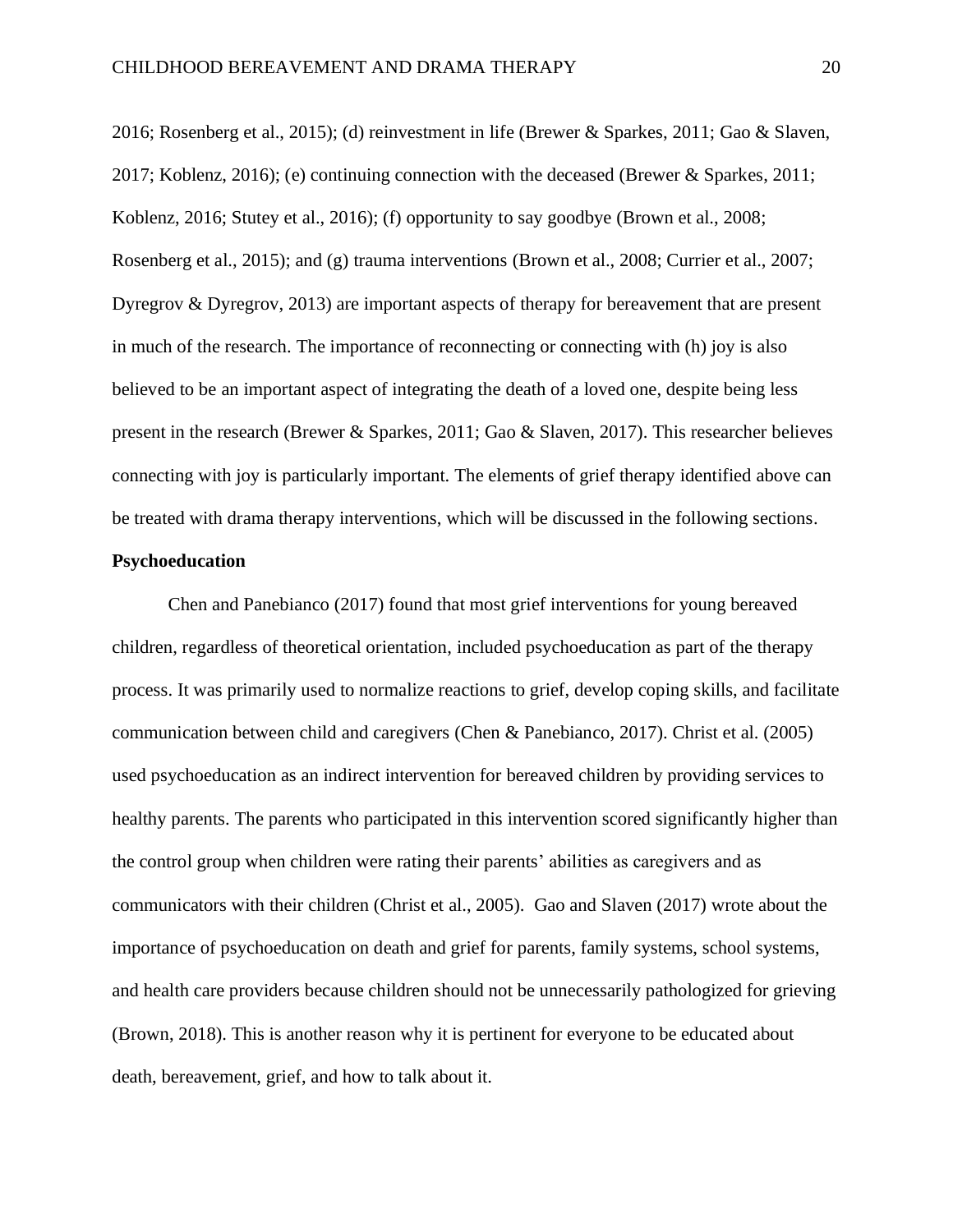Sourkes (as cited in Beale at al., 2004) wrote that children's anxieties are not increased by talking about them: discussing a child's fears with them helps show the child that their fear is manageable. When adults do not talk to children about their fears, they are sending an implicit message that the child's fears are too terrible to be spoken about (Beale et al., 2004). If a parent is sick, then information about illness should be shared with children in a timely manner to decrease negative reactions from the child and to "help dispel misconceptions and magical thinking" (Stein et al., 2019, p. 1165). Lack of communication about an ill family member can lead to future difficulties with self-expression and trusting others that stay with the bereaved child throughout adulthood (Ellis et al., 2013). Communication with children about death, dying, and grief should be clear and developmentally appropriate, as this is an important part of psychoeducation (Brown, 2018; Dalton et al., 2019; Gao & Slaven, 2017; Webb, 2003, 2011).

## *Psychoeducation and Drama Therapy*

As Curtis (1999) wrote, "to heal any loss one must feel it and understand it" (p. 186). One of the strengths of drama therapy and psychoeducation when working with bereaved children is that the drama therapist can use a constructivist approach (R. Versaci, personal communication, March 10, 2020). A constructivist approach is acknowledging that reality is understood and constructed by those who are experiencing it (Neimeyer, 1995). This is a developmentally appropriate way to work with children who are naturally going to understand their realities by using concepts that they already understand and can build upon. Many clinicians and academics stress the importance of delivering difficult information to children in terms that are developmentally appropriate (Dalton et al., 2019; Haen, 2005; Omens, 2014; Rosner et al., 2010; Stein et al., 2019; Webb, 2003, 2011).

Drama therapists know the difference between knowing something cognitively and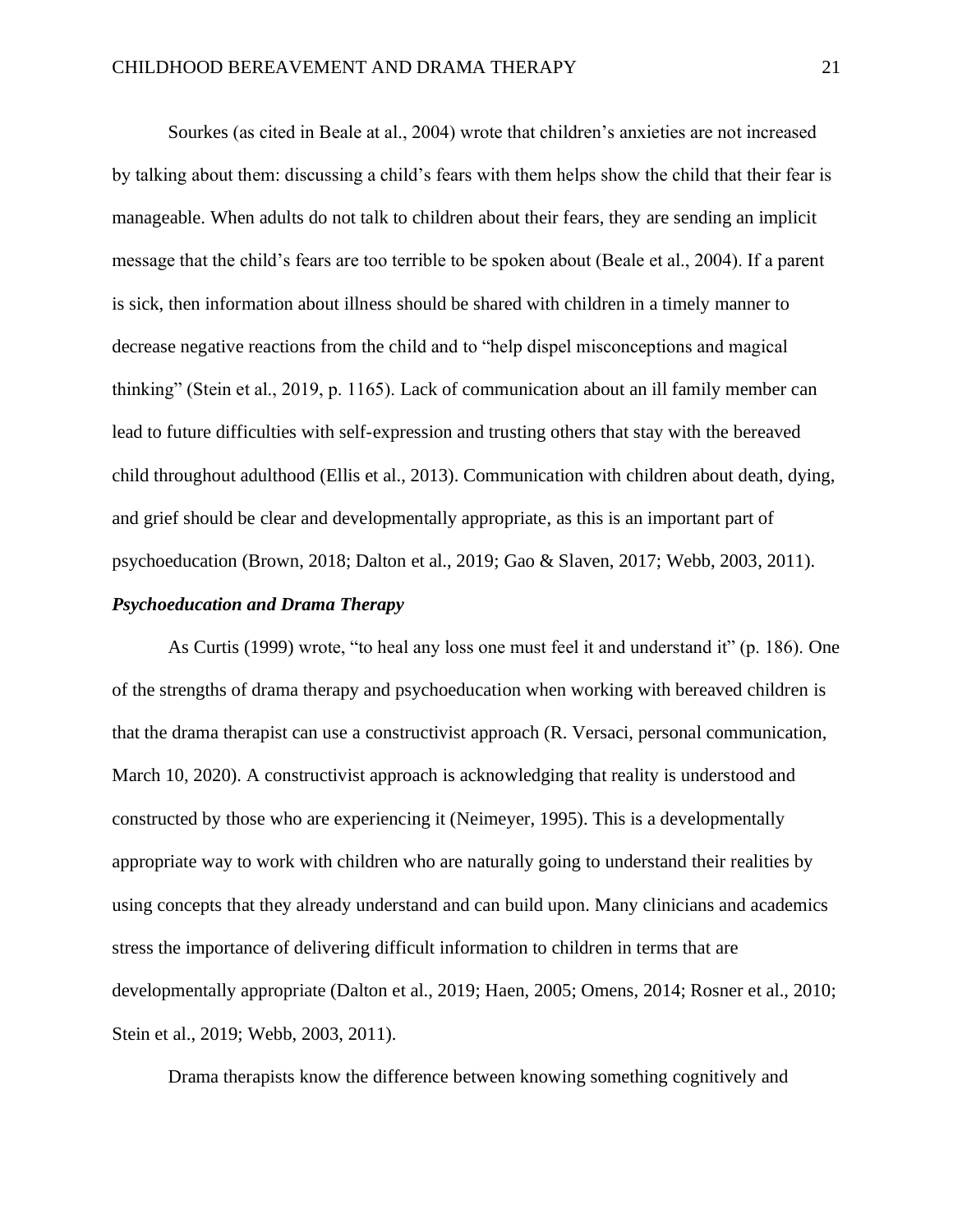knowing something in one's bones; like a role in a play, this knowledge is crystalized in the memory and is unconsciously put into action. With this in mind, drama therapists can help teach their clients psychoeducation in an embodied way so that clients hold the information in their bodies and not just their minds. A drama therapist values the mind body connection (Jones, 2007). An example of an embodied way to teach psychoeducation is to put it into an active game show format. The drama therapist could also use a more traditional form of psychoeducation and then have the child enroll as a talk-show expert guest and interview them.

Another benefit of drama therapy is the drama therapist's ability to play with distance (Landy, 1983). The drama therapist hopes to help their clients find a place of aesthetic distance, which is essentially a place where clients are about to experience their conscious thoughts and emotions simultaneously with awareness (Landy, 2008). This means that the drama therapist is going to be able to work with the client to help find a way to learn while staying connected to their emotions. An example of this may be reading or creating stories about death and dying to help children gain a greater understanding of their experience (R. Versaci, personal communication, March 10, 2020). The stories serve as containers which allow clients to express emotions, while still keeping that emotion contained in a story so that it is not overwhelming the client. Grief and death are not easy subjects to learn about, so helping clients find a place of aesthetic distance assures that they are able to learn without feeling emotionally overwhelmed.

#### **Expression**

It is not uncommon for children who are bereaved to feel as if they have not been "given sufficient voice" (Stutey et al., 2016, p.156) when they are trying to express their grief (Chen  $\&$ Panebianco, 2017). Bereaved children need to know that they have the freedom to express themselves without being judged for being too sensitive (Arnold, 2018; Brewer & Sparkes, 2011;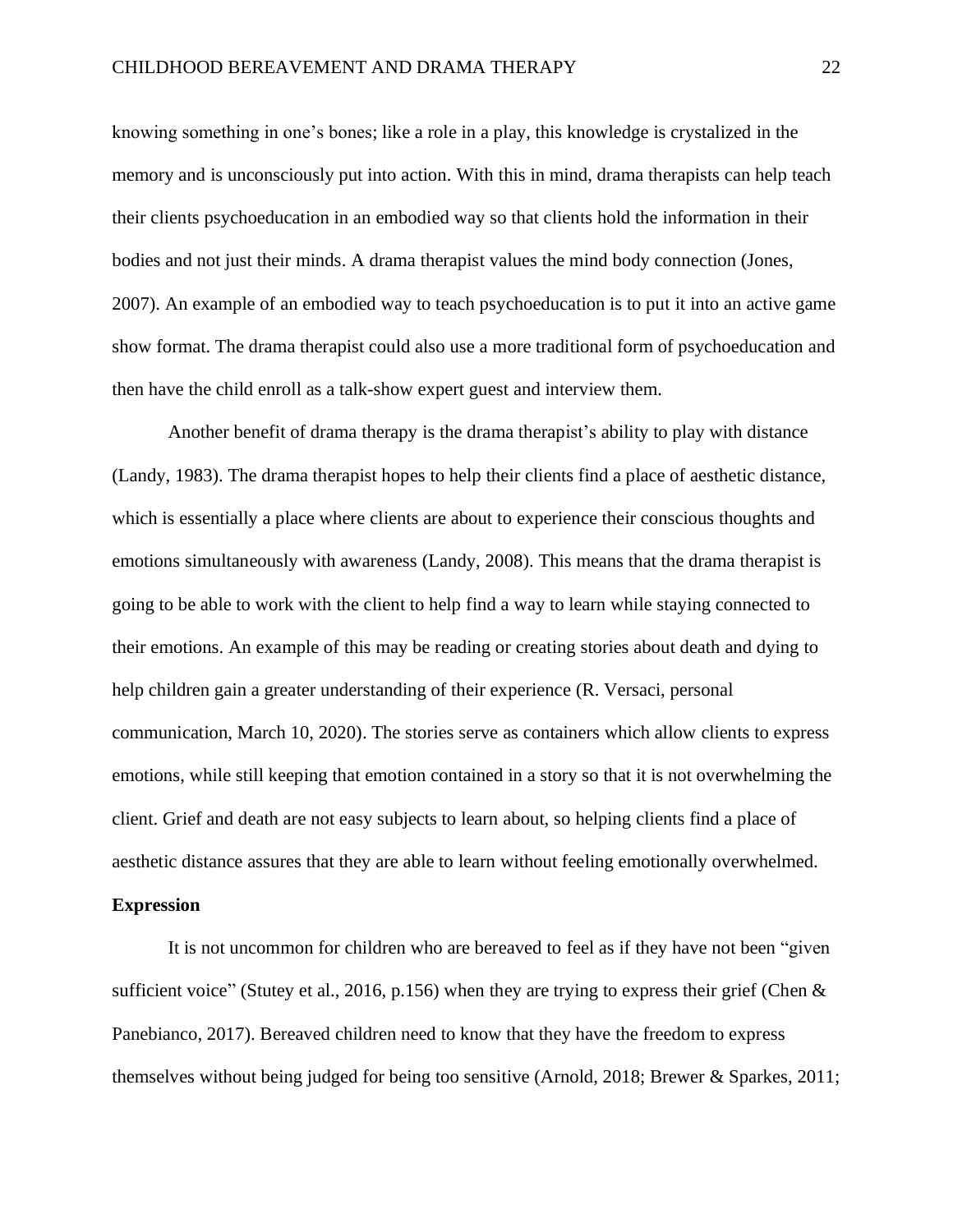Brown, 2018; Goldman, 2018; Webb 2003, 2011). Researchers reported that children have a natural inclination towards expressing themselves through play and other art forms (Brown, 2001; Chen & Panebianco, 2017; Gao & Slaven, 2017; Green & Connolly, 2009; Jones, 2007; Stutey et al., 2016). This is understandable as the literature suggests that children cannot verbally express their emotions due to developmental limitations (Stutey et al., 2016). Beale et al. (2004) wrote that children do not always express their grief reactions with words, which implies that the way children express their grief is not dependent on words (Chen & Panebianco, 2017; Stutey et al., 2016). These researchers suggested that when children do not feel restricted that they will "spontaneously express thoughts and feelings in a metaphoric manner" (Beale et al., 2004, p. 389) meaning if given the opportunity many children will find a way to express themselves beyond words. Expressing grief is an important part of healing, so it is imperative that those who are working with bereaved children have a multitude of ways to help them express their grief (Arnold, 2018; Beale et al., 2004; Brewer & Sparkes, 2011; Brown, 2018; Chen & Panebianco, 2017; Curtis, 1999; Goldman 2018; Koblenz, 2016).

## *Expression in Drama Therapy*

There are many different ways to express oneself. When working with bereaved children the drama therapist should incorporate as many modalities as possible to reach clients of varied learning styles (Curtis, 1999). Drama is naturally an intermodal practice because it is an intermodal artform incorporating visual art, music, dance, movement, writing, and play. Drama therapy naturally gives clients many avenues with which to express themselves. Drama therapists believe that the act of creating and expressing is inherently healing and provides a path by which clients can find new insights into their present circumstances (Jones, 2007).

A drama therapist is going to be aware of the verbal and non-verbal communication and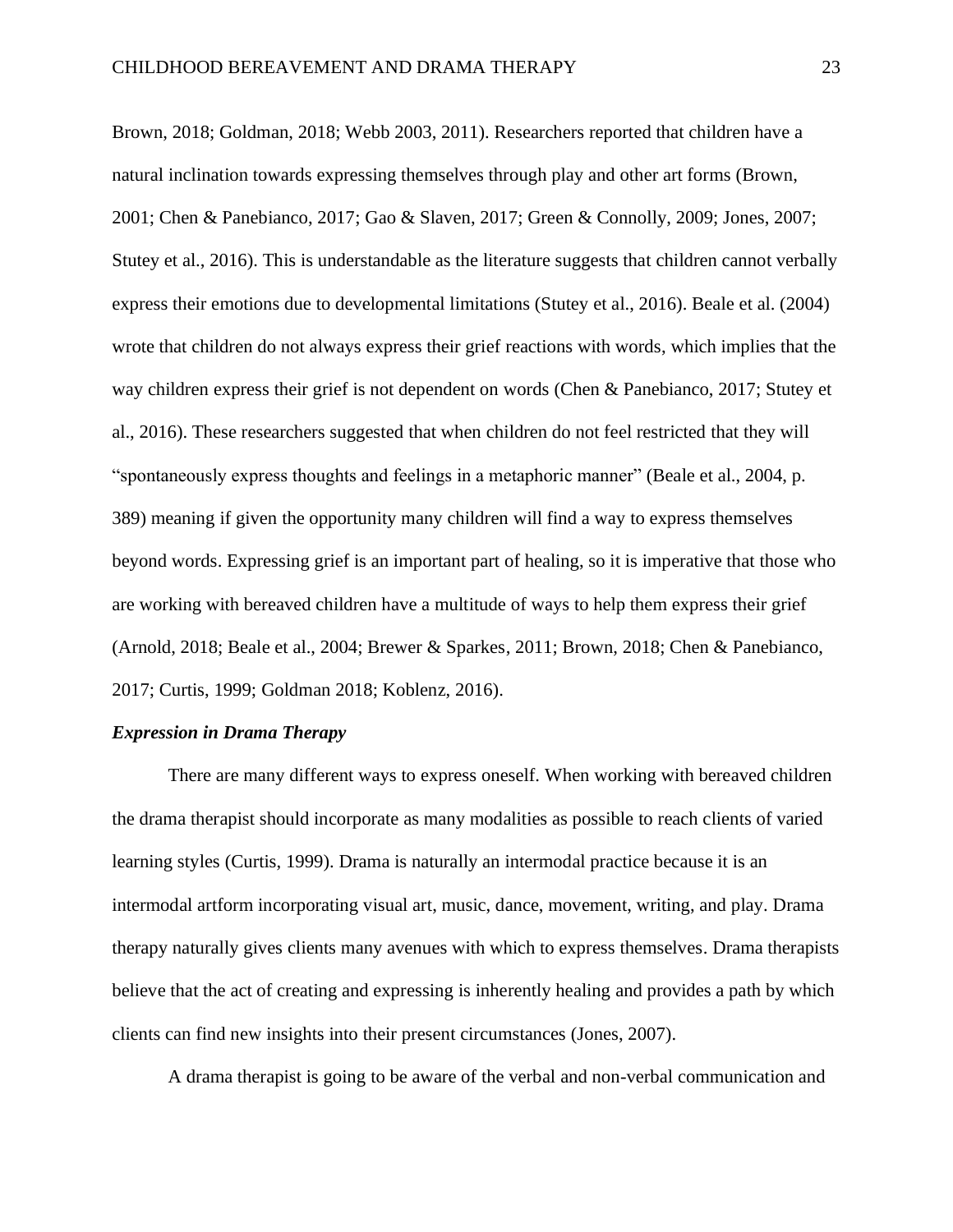expression taking place between client and therapist (Jones, 2007). This suggests that drama therapists have the means to be more deeply involved in communication with their clients. This is particularly important because it is often difficult for the bereaved child to express themselves verbally (Brown, 2018; Stutey et al., 2016).

In drama therapy the form itself serves as a container in the therapeutic process (Jones, 2007). When the structure of the drama is holding the client, really big emotions can be expressed and contained by the structure the drama therapist has put in place. If the form allows the client to feel safe enough to express themselves without feeling overwhelmed by emotions, then the drama therapist has helped them to find a place of aesthetic distance (Landy, 1983, 2008). Helping create dramatic structures that allow for aesthetic distance can create space for bereaved children to begin to transform their stories and heal (Jones, 2007).

## **Support**

Grieving children often feel isolated from their peers (Brewer & Sparkes, 2011; Ellis et al., 2013; Gao & Slaven, 2017; Koblenz, 2016). "Many children do not like to feel different, so they choose not to discuss the losses that they have experienced, but that does not mean that they are not feeling pain, grief, anger, and despair" (Arnold, 2018, p. 192). Some children have a desire to protect their parents, so they are reluctant to grieve in front of them (Beale et al., 2004; Gao & Slaven, 2017; Stutey et al., 2016). Group therapy can decrease a grieving child's feelings of isolation by showing children that they are not alone (Brewer & Sparkes, 2011; Gao & Slaven, 2017; Koblenz, 2016). Richardson (as cited in Brewer & Sparkes, 2011) wrote that when bereaved children are in a group sharing stories about bereavement, they may begin to develop a group story that has the power to transform group and individual narratives of loss and resilience. Sadly, when children are not supported in their grief, there is an increased risk of long-term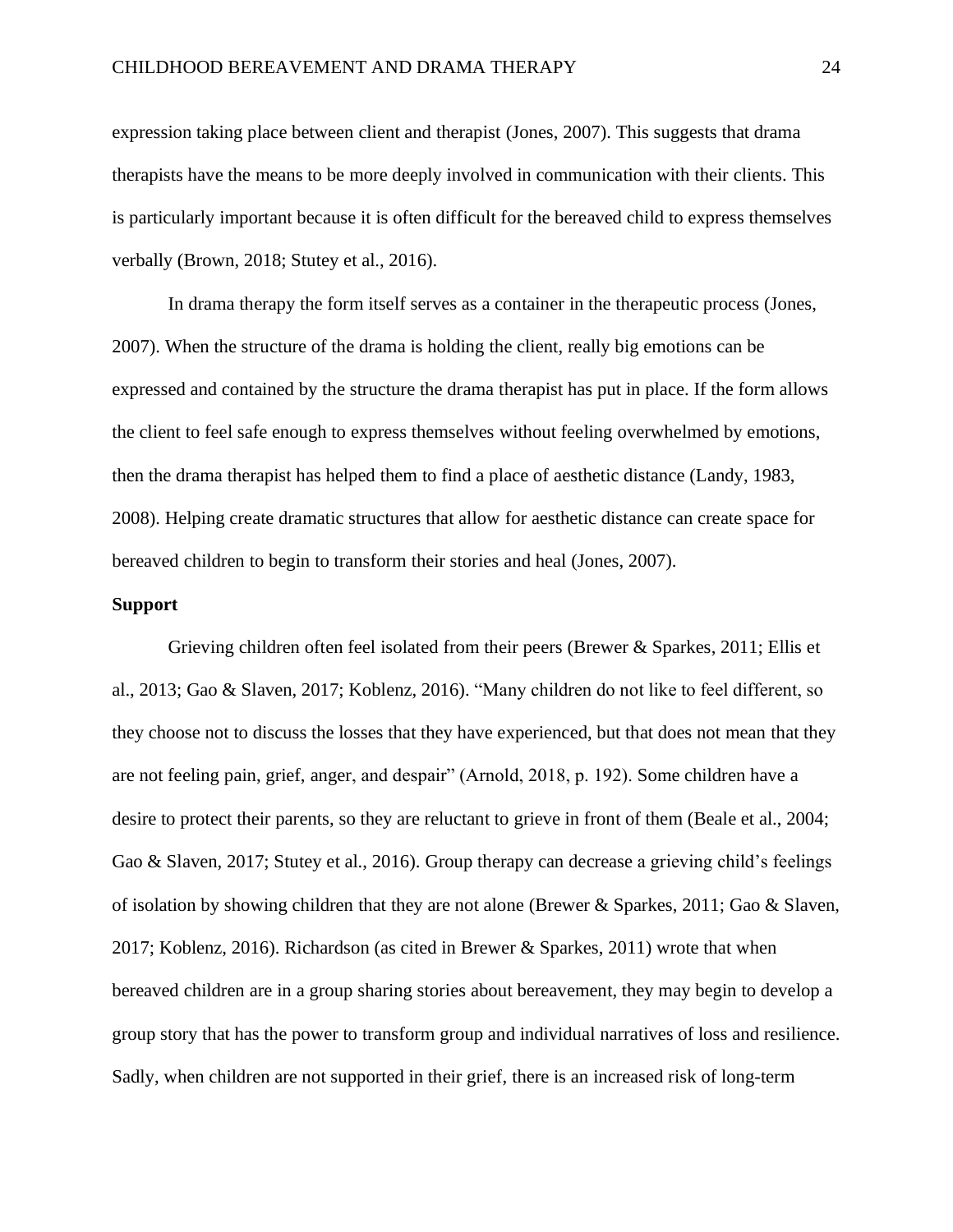difficulties for the child (Brown, 2018; Ellis et al., 2013). Beale et al. (2004) wrote that children and their families will benefit from seeing a mental health professional to learn how to have supportive conversations about the death of a loved one. This opinion differs from Koblenz (2016) who reported that therapy, although impactful for bereaved children, can be perceived as negative, which suggests children should choose to engage in the therapeutic process.

## *Support and Drama Therapy*

As discussed above, many bereaved children feel isolated, and group therapy is a preferred form of treatment for this population. Drama therapy is easily incorporated into group work (Emunah, 1994; Emunah & Johnson, 2009; Meldrum, 1994). This is evidenced by three out of the five articles on bereavement and drama therapy discussed in this paper using solely a group approach. In fact, nearly every approach to drama therapy uses group work (Emunah  $\&$ Johnson, 2009). Perhaps this is because theater itself must involve at least two people: an actor and an audience member. However, most plays involve a lot more people and a big audience, and thus the drama therapy group makes many different types of roles available to participants.

## **Reinvestment in Life**

Reinvesting in life can be perceived in many ways such as participating in activities that are not related to grief (Gao & Slaven, 2017), discovering and nurturing personal strengths (Brewer & Sparkes, 2011; Koblenz, 2016), and learning to live in the moment (Koblenz, 2016). Gao and Slaven (2017) reported that it is healthy for children to engage in activities that are not related to grief throughout the process of grieving. Goldman (2018) wrote that healing from grief can focus on "supporting resilient strengths" (p. 180) because the role of a grief therapist "is to enhance children's ability to cope with and overcome adversity, grief, and trauma during dramatically challenging times" (p. 180). Brewer and Sparkes (2011) found that for many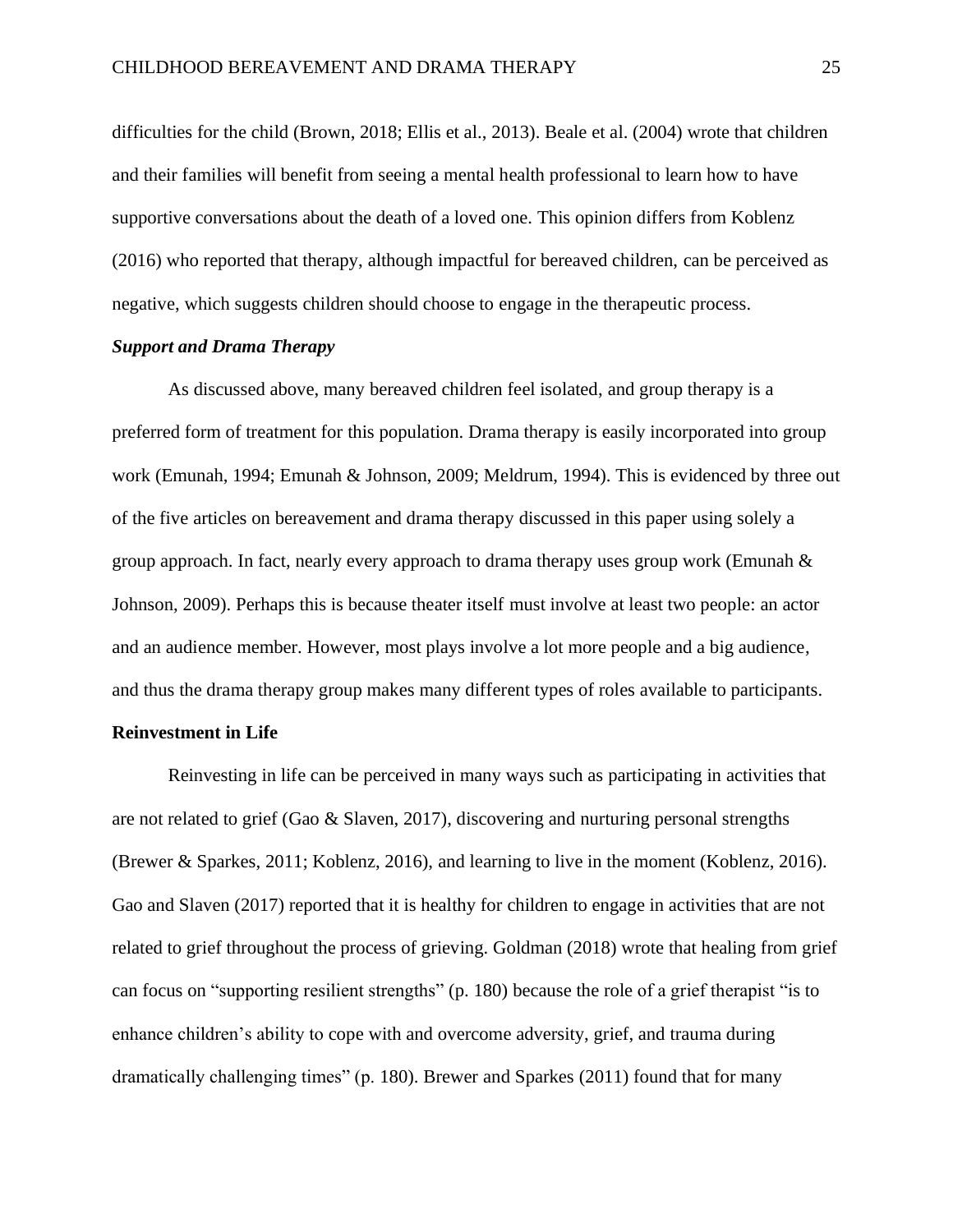children feeling competent and confident in any ability, whether it be interpersonal effectiveness or feats of physical strength, was seen as an important aspect of healing from grief.

Koblenz (2016) reported that many people who lost loved ones as a child "have a heightened sense of life, not wasting time, and not having regrets" (p. 212). This perspective is leaning into life. The clinician may work with an individual to help them define what the death of their loved one means to them and through doing this redefine the meaning of loss helping a client examine how the loss gave them strengths instead of deficits (Koblenz, 2016). Helping an individual create a narrative of beauty and strength instead of one of pain will help bereavement survivors live without being consumed with loss and sadness (Koblenz, 2016).

## *Reinvestment in Life and Drama Therapy*

Drama therapy offers bereaved children unique ways to reinvest in life. The drama therapist can model for the child what it is to be present in the here and now, while explaining what that feels like in their body and helping the child to figure out what it feels like to be in the present moment (e.g.—I feel my feet on the floor. I feel my breath moving my chest and stomach up and down.). They can use these physical reminders to let children know that they are still alive, despite having lost a loved one to death. "Death is the most disembodied part of life" (R. Versaci, personal communication, March 10, 2020); thus, our natural inclination when being around death is to disembody and dissociate. Children need help to return to their bodies, which is why it makes sense for bereaved children to be working with a therapist who works with the body and the mind. Many children who have lost a loved one to death need a "permission slip to keep living" (R. Versaci, personal communication, March 10, 2020), and while this slip can take many forms in a drama therapy session, what is important is the message embedded in the slip: Things can feel normal again and continuing to live does not mean you do not miss the person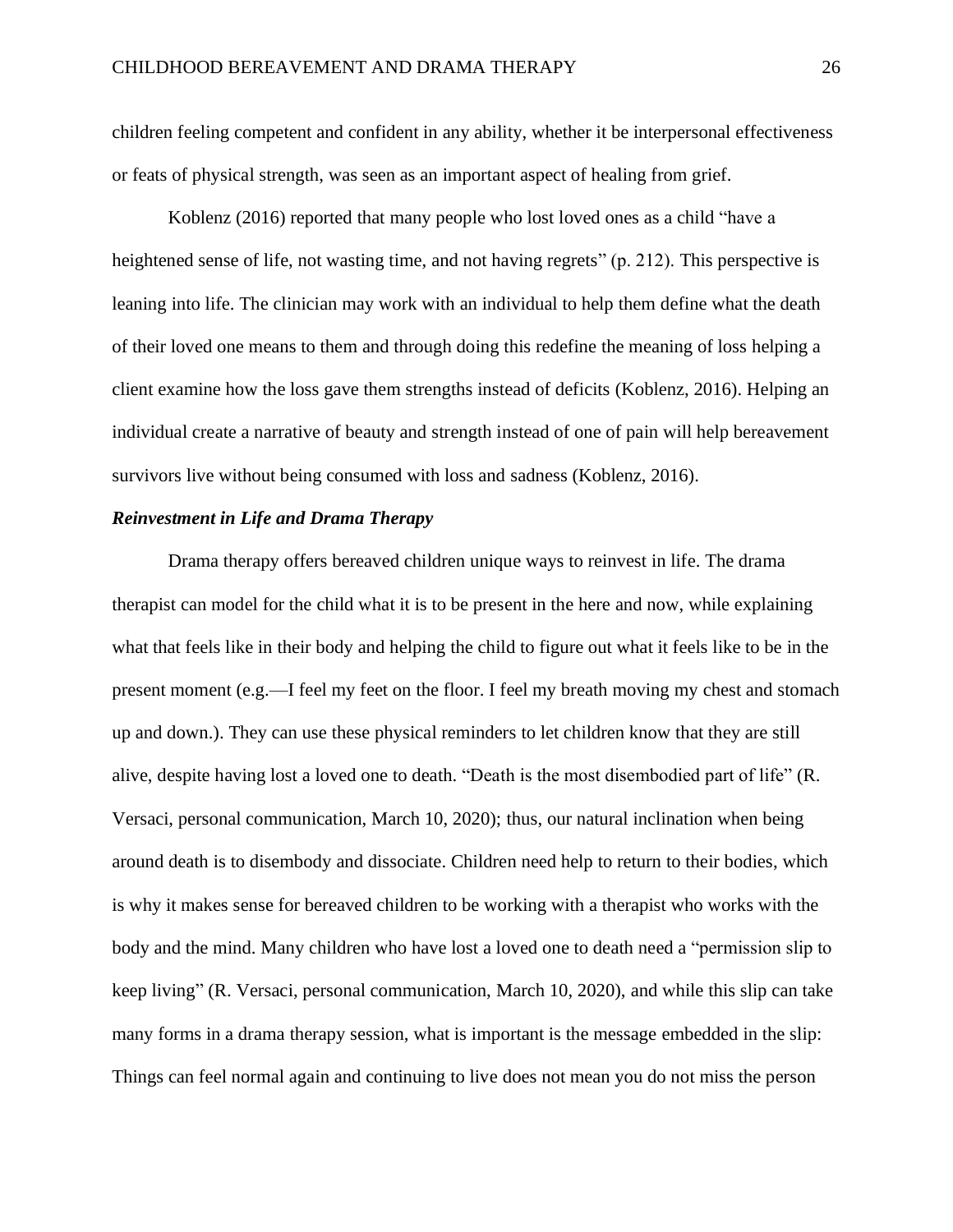who died. As discussed in earlier sections, this message can be delivered in many different ways by the drama therapist.

### **Continuing Connection With the Deceased**

Wordon (as cited in Koblenz, 2016) wrote that it is a child's ability to create an internal representation of a dead loved one that will ultimately affect their ability to heal. Once a child is able to create and allocate meaning to their loss, they are then able to relocate the dead loved one in their life and heal (Koblenz, 2016). Stutey et al. (2016) reported that all participants in their study had created a personal narrative that showed evidence of tangible symbols representing their loved ones who had died. This finding suggests that it is important to childhood bereavement survivors to create concrete reminders of their continuing connection with a deceased loved one. Other important reminders of continuing connection with the deceased are using a dead loved one's personal space or possessions as a form of comfort or finding reminders of a dead loved one in those who are still living (e.g.—My sister has the same hair our mom did when she was alive; Brown et al., 2018; Koblenz, 2016; Stutey et al., 2016). Brewer and Sparkes (2011) reported that many children establish a continuing connection with their deceased parent primarily through the senses: sight, taste, touch, smell, and sound. They also posed that clinicians working with bereaved children should try to understand their client's individual "preferred representational system" (Brewer & Sparkes, 2011, p. 289) to provide more helpful interventions (e.g.—An auditory processor will not be as comforted by pictures or making pictures of the deceased as they may be listening to the voice recording or favorite songs of the deceased.). A child's ability to create an enduring connection with a dead loved one plays a major role in their ability to integrate their loss into their lives (Koblenz, 2016).

#### *Continuing Connection With the Deceased and Drama Therapy*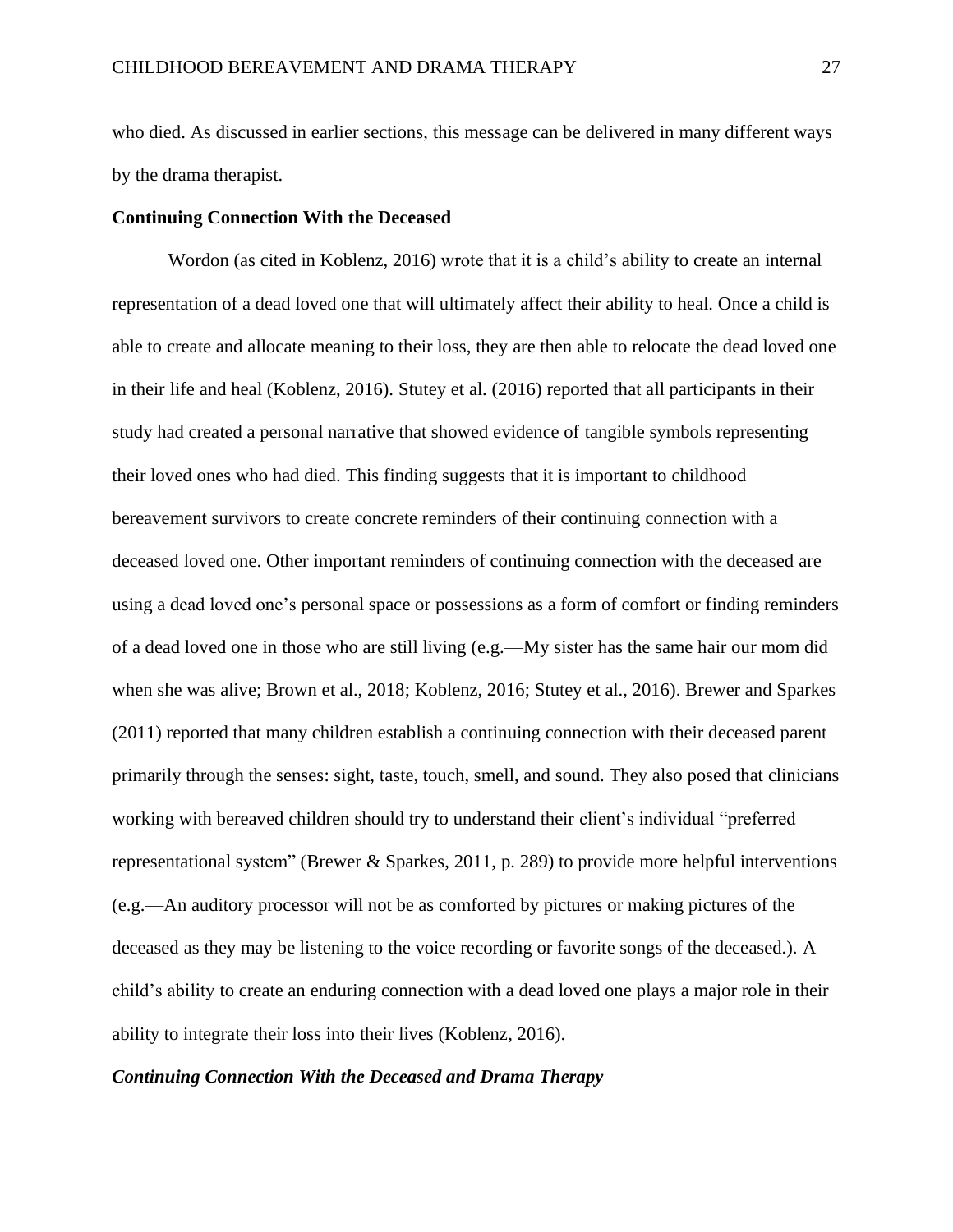Johnson (2013) wrote that "it is the difference between the imaginal and the real that gives rise to the transcendent" (p. 17). Transcendence is needed to foster continuing connection with a dead loved one. The dead loved one's physical body is gone not long after the moment of death, and this is why a new kind of connection needs to be established: a transcendent link that allows the child to feel a connection to their dead loved one in their own unique way. The drama therapist might create paper lanterns with clients, write messages on them, and allow their messages to float away. Perhaps the drama therapist may ask the client to put a thought or a feeling that they want to communicate to the dead loved one into a bubble and send it to them wherever they are, helping children make concrete reminders of their continuing connection to their dead loved one. In drama therapy whatever can be imagined can be possible in this alternative to reality: Children can go visit dead loved ones in the afterlife, and dead loved ones can be personified and brought into present sessions. As Jones (2007) wrote, "dramatherapy creates a playful relationship with reality" (p. 191). The drama therapist knows how to evoke play in a session and also how to help the client de-role and return to reality after the session.

#### **Opportunity to Say Goodbye**

Rosenberg et al. (2015) found that children may benefit from having the opportunity to say goodbye to their dead sibling. Melham et al. (as cited in Brown et al., 2008) reported that involving a child in end of life care and culturally appropriate rituals for a dead loved one is not harmful to a child. Webb (as cited in Brown, 2018) "advocates that children be permitted to have personal contact with the deceased, including at the time of death, viewing the body, attending ceremonies, and visiting the grave or mausoleum" (p. 428). This is because it is important for children to be provided the opportunity to say goodbye to a dead loved one as opposed to trying to protect children from the reality of death and indirectly stopping them from grieving (Brown,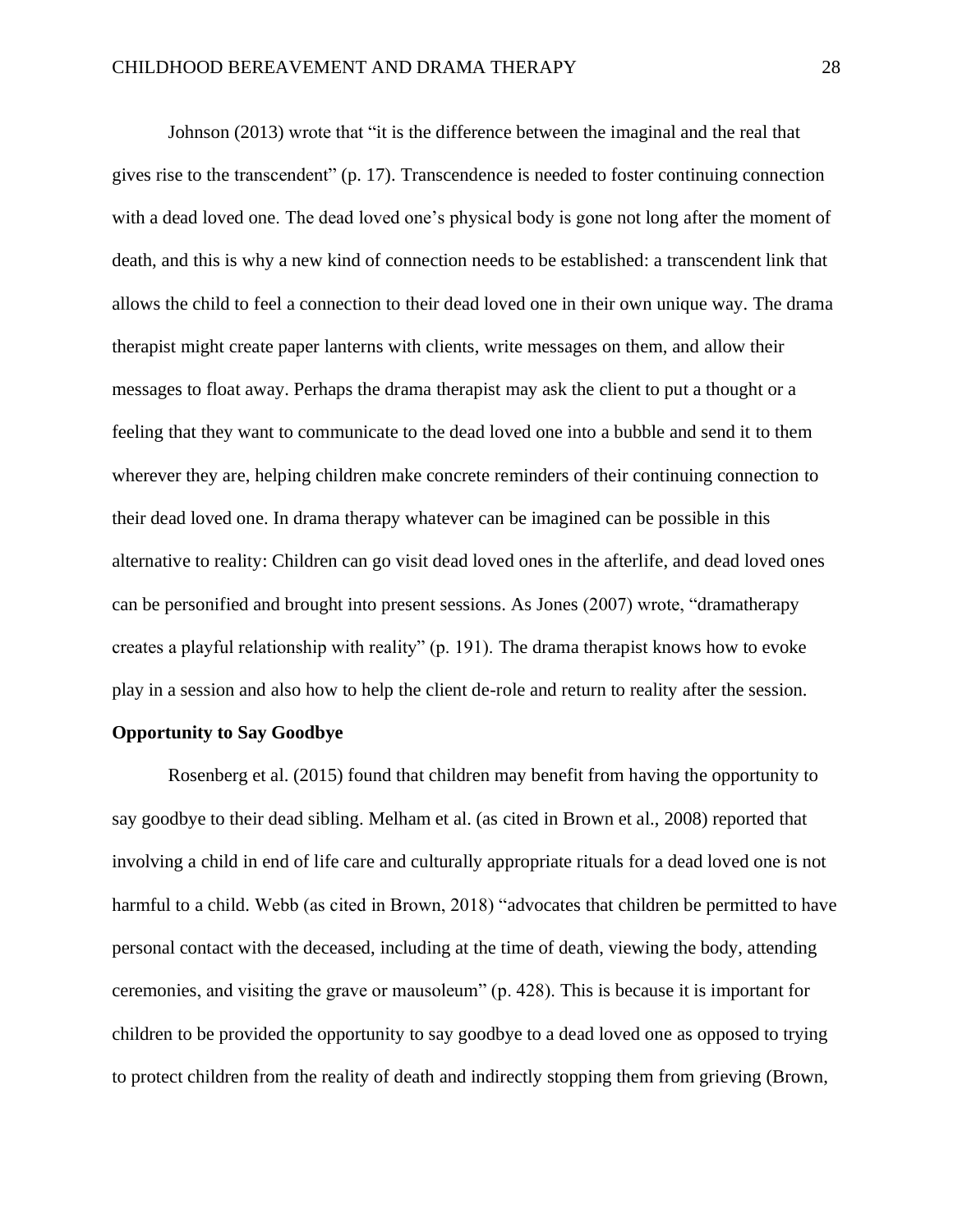2018; Webb, 2003, 2011). Rosenberg et al. (2015) suggested that not allowing a child to participate in end of life care of a dying sibling may result in impaired grief. These researchers are showing us that not allowing children to say goodbye to dead loved ones is considerably more harmful than allowing them to participate and be part of the bereavement process (Brown, 2018; Webb, 2003, 2011).

#### *Opportunity to Say Goodbye and Drama Therapy*

Jones (2007) wrote that, "the drama therapy space enables clients to play with elements of their life – to rework issues, to try out new configurations or possibilities" (p. 191). Maybe the child was not able to be present at the time of death or for rituals surrounding the death. Stanislavski's "as if" gives permission for life events to be redone within a "dramatic reality" (Sajnani, 2016, p. 163). When one moves from reality into dramatic reality, one automatically has more freedom (Cattanach, 1994; Sajnani, 2016). This leaves room for the child to transform parts of their actual experiences which can create a shift in their experience (Cattanach, 1994). This dramatic reality may make room for what the client wishes would have happened in the end, and this dramatic reality can hold space for the client to say goodbye to their loved one on their own terms in their own way.

#### **Trauma Interventions**

Trauma interventions were proposed as an aspect of grief therapy that is often excluded in interventions for bereaved children particularly for children with childhood traumatic grief (Brown et al., 2008). Currier et al. (2007) posed that perhaps grief therapies are not shown to be as effective because they are not addressing the most pressing symptoms of a child's grief experience (e.g.—Grief therapy for children focuses too much on psychoeducation and too little on other psychological problems such as trauma.). Dyregrov and Dyregrov (2013) reported that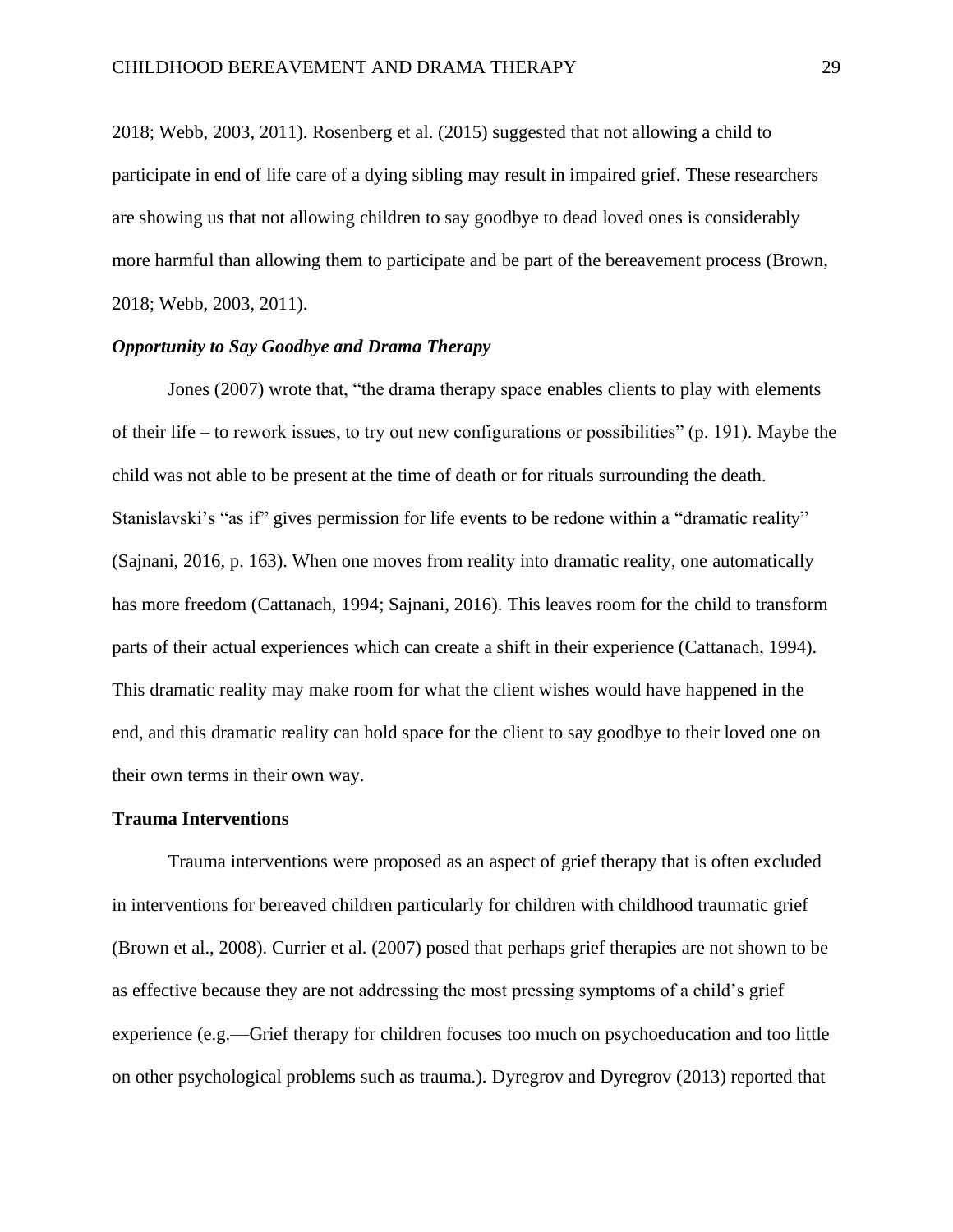trauma "is dominating present thinking about childhood complicated grief" (p. 292). They also reported that, outside of the duration of the process, it is not easy to differentiate a child's normal grief response from a pathological grief response (Dyregrov & Dyregrov, 2013). This leads this writer to believe that trauma should be included as part of grief therapy. This also offers an explanation as to why children reported experiencing relief from their grief by engaging in physical activity (Brewer & Sparkes, 2011). Because trauma is held in the body, incorporating the body into the healing process makes sense (van der Kolk, 2014).

#### *Trauma Interventions and Drama Therapy*

As discussed previously, trauma is held in the body particularly in the muscles (van der Kolk, 2014). Thus, it makes sense to use an embodied form of therapy, such as drama therapy, that involves movement and often asks participants to move their bodies. As Brewer and Sparkes (2011) wrote, children reported that engaging in physical activity was beneficial to them as they healed from their grief. "All drama therapists believe that live, embodied enactment of new stories and new roles can promote hope and change" (Emunah & Johnson, 2009, p. 26).

The Creative Alternative of New York (CANY) method used play, role rehearsal, and metaphor in a group setting to help clients reconnect with creative potential and thus be able to imagine themselves as they want to be (Sajnani & Johnson, 2014). The use of metaphor creates aesthetic distance. There is a deeply held belief that relationships are what make psychotherapy an effective healing practice (Sajnani & Johnson, 2014). The criteria used for CANY could also be used for bereaved children. Play can be used to help them reconnect to themselves. Metaphor can be used to help them process the death of their loved one. Imagination can be harnessed so they can imagine the future that they want for themselves and then they can rehearse it.

Sajnani and Johnson (2014) wrote that one goal of trauma-informed drama therapy "is to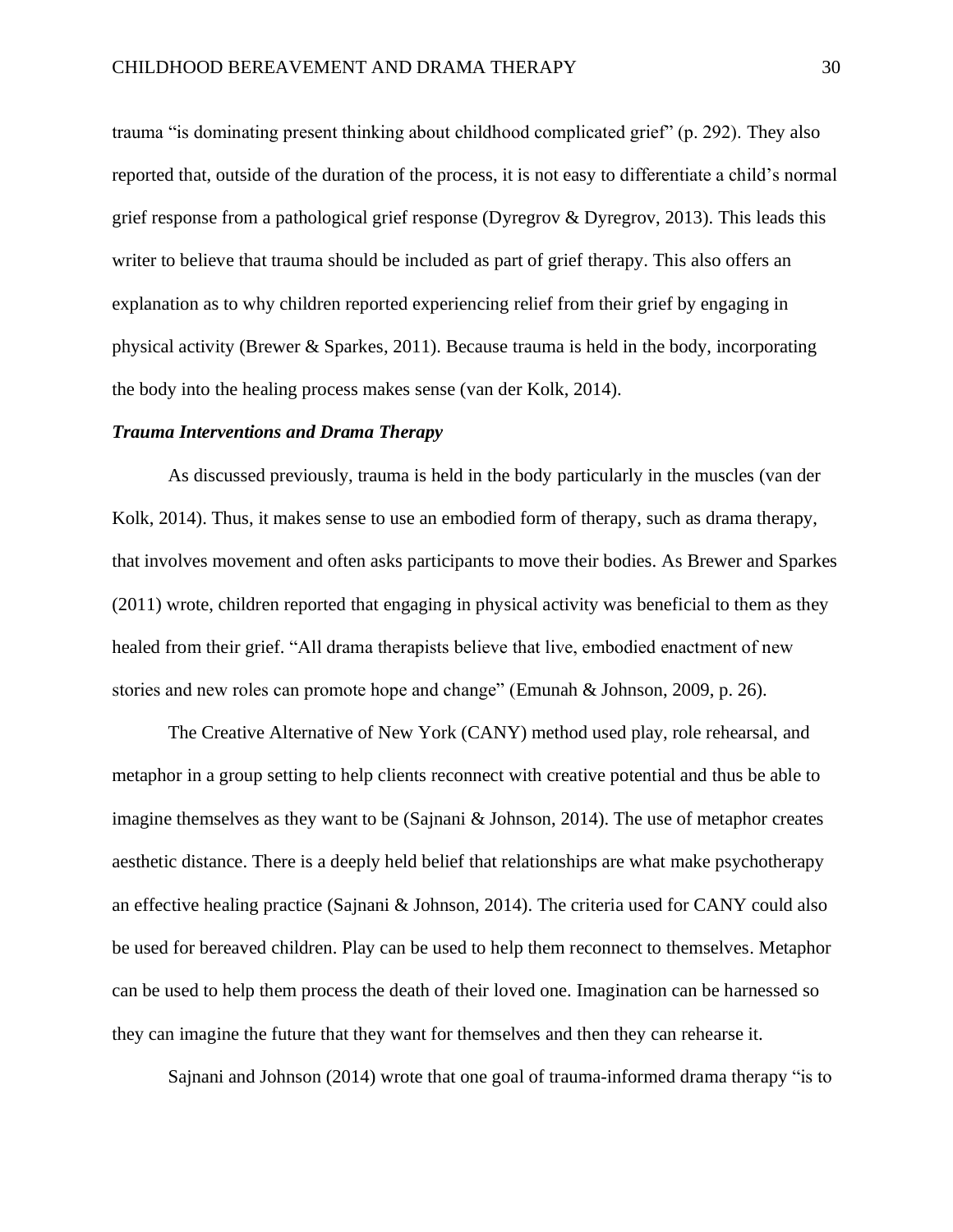enable clients to 'develop the muscles of being in the moment while still being capable of reflecting on it' rather than fleeing from it as one might in a state of dissociation" (p. 29). This is another goal for bereavement interventions. The drama therapist is working to increase the child's window of tolerance so that they are capable of making meaning out of their loss.

Ritual is one of the therapeutic core processes that makes drama therapy inherently healing (Jones, 2007). Ritual done consistently is beneficial to traumatized children as it provides a sense of routine and continuity (Gao & Slaven, 2017; Koblenz, 2016; Weber, 2005). Weber (2005) wrote that "the consistency and familiarity found in the ritual ending, used each week from the beginning of the treatment process, provide the child with a sense of security at a challenging moment—that of saying 'goodbye'" (p. 34). A bereaved child often struggles with goodbyes and this is why ritual is another strength that drama therapy offers bereaved children. **Joy**

Although joy was not a predominantly strong theme throughout the literature on childhood bereavement, this researcher feels that it is a very important element of the healing process that should not be overlooked because finding joy and having a sense of humor were key factors in this writer's own processing of the death of a loved one. Indeed, Brewer and Sparkes (2011) who gathered their information about children's grief directly from the children reported that their "data indicated the additional importance of fun, humor, and laughter for grieving young people" (p. 289). Gao and Slaven (2017) reported that the literature and experts agree that children should be engaged in non-grief related activities throughout their own grief processes. They wrote that children should find respite while they are grieving by engaging in activities that are meant to be fun, because "experts suggested that having to constantly focus on the loss can be detrimental to the emotional well-being of bereaved children" (Gao & Slaven, 2017, p. 124).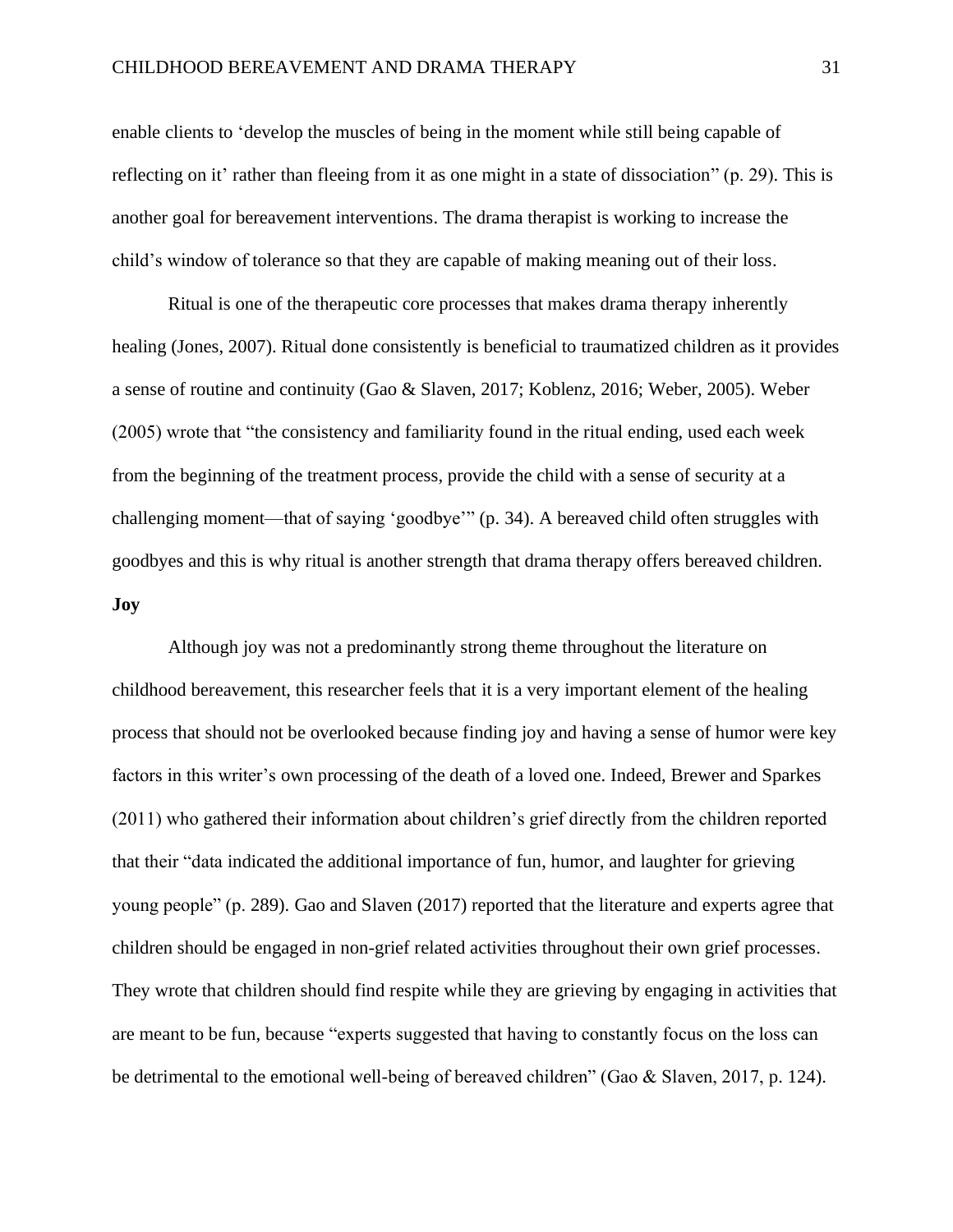If being constantly engaged in grief can be detrimental to emotional wellbeing, then the importance of joy, fun, and humor are documented above.

## *Joy and Drama Therapy*

Having fun is not usually the primary goal when dealing with grief from the death of a loved one. This does not mean that learning how to connect to joy and humor again are not important factors in the healing process. "All drama therapists believe in the healing powers of play and spontaneity" (Emunah & Johnson, 2009, p. 25). A drama therapist knows that engaging in spontaneous play can spark joy. A drama therapist knows that there is joy in the process of creating and that finding joy in the process of doing drama therapy is enough (R. Versaci, personal communication, March 10, 2020).

## **Conclusion**

Drama therapy is an ideal treatment for bereaved children. Currently, there is no research supporting the efficacy of drama therapy with this population. Qualitative research may help drama therapists gain a greater understanding as to why drama therapy interventions are beneficial to children in grief work. Quantitative research is needed to show the efficacy of drama therapy. Without this research, people will continue to overlook drama therapy for this population, and many children who could have been reached in their grief by this modality will not be. Showing the efficacy of drama therapy as a form of treatment for this population may also inspire more drama therapists to begin working with bereaved children. Drama therapy has the ability to provide clients with a unique approach to psychoeducation, enhanced communication, varied forms of expression, group support, continuing connection with the deceased, reimagined opportunity to say goodbye through dramatic reality, and embodied trauma interventions which are all important aspects of bereavement therapy for children.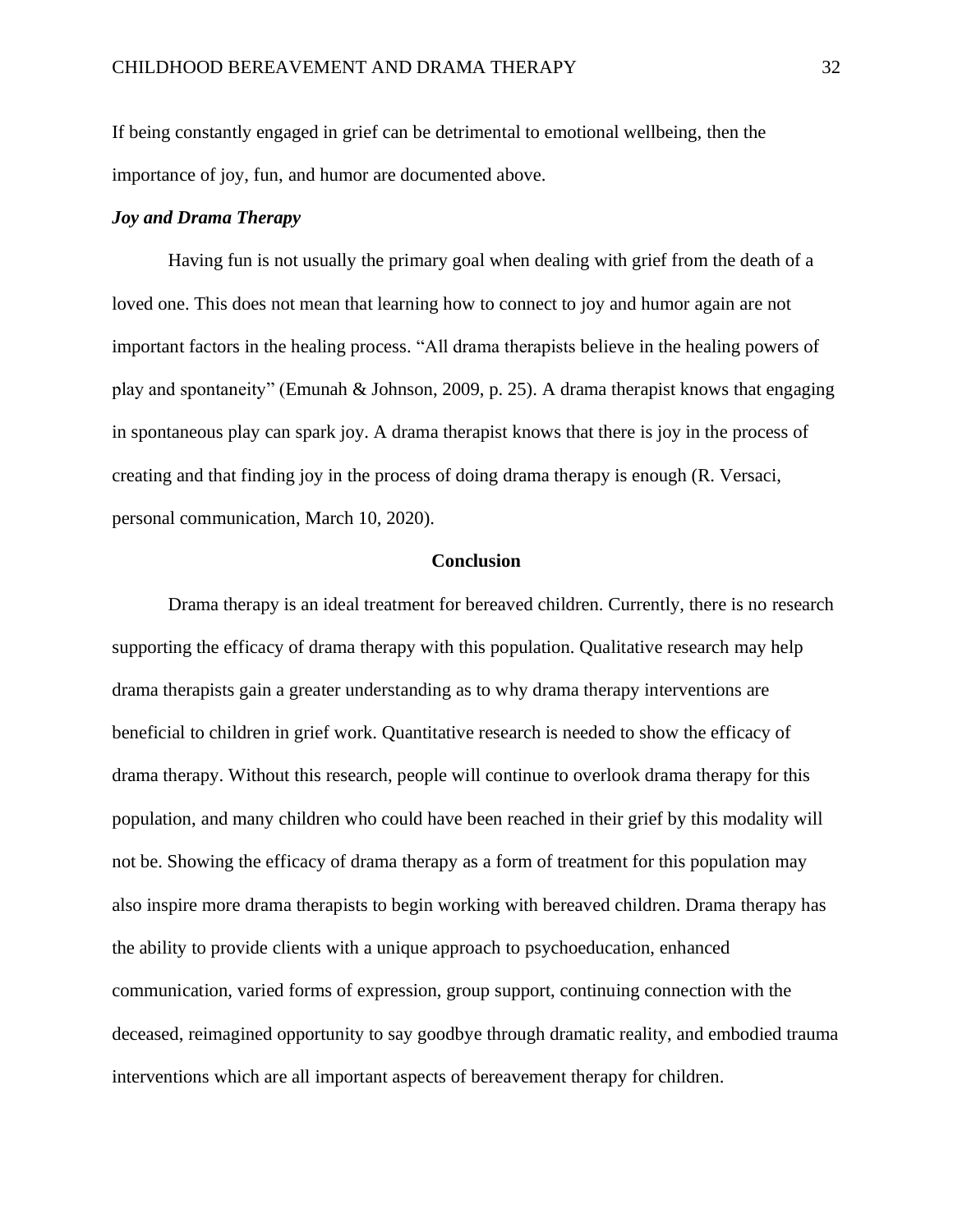## References

- Arnold, C. (2018). Developmental considerations for grieving youth. In C. Arnold (Ed.) *Understanding child and adolescent grief: Supporting loss and facilitating growth* (pp. 7–18). Routledge.
- Beale, E. A., Sivesind, D., & Bruera, E. (2004). Parents dying of cancer and their children. *Palliative and Supportive Care, 2*(4), 387–393. <https://doi.org/10.1017/S1478951504040519>
- Brewer, J. D., & Sparkes, A. C. (2011). Young people living with parental bereavement: Insights from an ethnographic study of a UK childhood bereavement service. *Social Science & Medicine, 72*(2)*,* 283–290.<https://doi.org/10.1016/j.socscimed.2010.10.032>
- Brown, C. D. (2001). Therapeutic play and creative arts: Helping children cope with illness, death, and grief. In A. Armstrong-Dailey & S. Zarbock (Eds.), *Hospice care for children* (2nd ed.; pp. 250–283). Oxford University Press.
- Brown, C. (2018). Working with grieving children and families. In R. H. Thompson (Ed.), *The handbook of child life: A guide for pediatric psychosocial care (2nd ed., pp. 420–445).* Charles C Thomas.
- Brown, E. J., Amaya-Jackson, L., Cohen, J., Handel, S., Thiel de Bocanegra, H., Zatta, E., Goodman, R. F., & Mannarino, A. (2008). Childhood traumatic grief: A multi-site empirical examination of the construct and its correlates. *Death Studies, 32*(10)*,* 899–923. <https://doi.org/10.1080/07481180802440209>
- Cattanach, A. (1994). Dramatic play with children: The interface of dramatherapy and play therapy. In S. Jennings, A. Cattanach, S. Mitchell, A. Chesner, & B. Meldrum (Eds.), *The handbook of dramatherapy* (pp. 133–144). Routledge.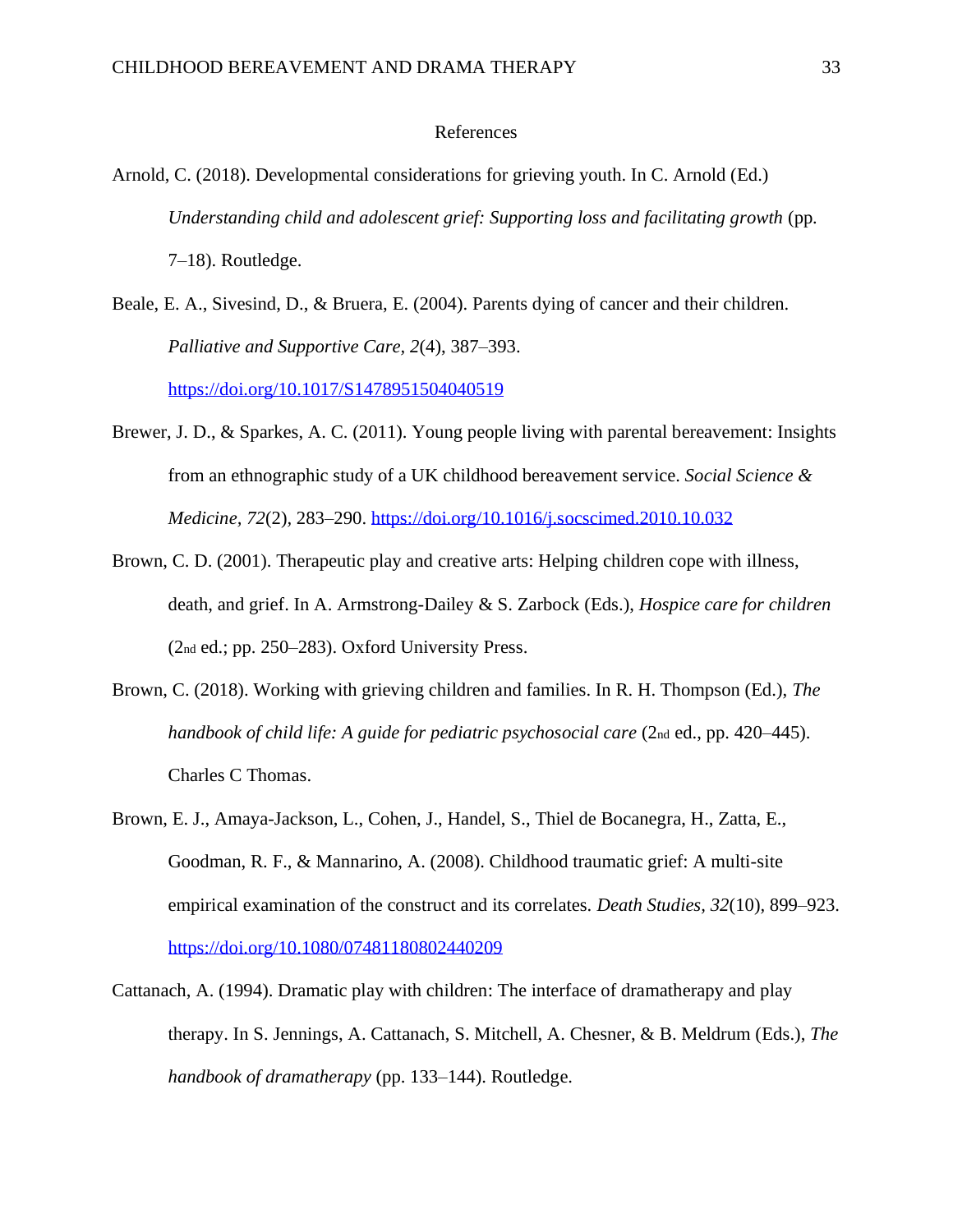- Carbone, C. K. (2013). The positive power inside: Integrating sound, music, rhythm and story with children in bereavement camp. In S. B. Linden (Ed.), *The heart and soul of psychotherapy: A transpersonal approach through theater arts—drama therapy, psychodrama, transformational theater* (pp. 198–209).
- Chen, C. Y-C., & Panebianco, A. (2018). Interventions for young bereaved children: A systematic review and implications for school mental health providers. *Child Youth Care Forum, 47*(2), 151–171.<https://doi.org/10.1007/s10566-017-9426-x>
- Christ, G. H., Raveis, V. H., Siegel, K., Karus, D., & Christ, A. E. (2005). Evaluation of a preventive intervention for bereaved children. *Journal of Social Work in End-of-Life & Palliative Care, 1*(3), 57–81. [https://doi.org/10.1300/J457v01n03\\_05](https://doi.org/10.1300/J457v01n03_05)
- Currier, J. M., Holland, J. M., & Neimeyer, R. A. (2007). The effectiveness of bereavement interventions with children: A meta-analytic review of controlled outcome research. *Journal of Clinical Child and Adolescent Psychology, 36*(2), 253–259.

<https://doi.org/10.1080/15374410701279669>

- Curtis, A. M. (1999). Communicating with bereaved children: A drama therapy approach. *Illness, Crisis & Loss, 7*(2), 183–190. <https://doi.org/10.1177/105413739900700206>
- Dalton, L., Rapa, E., Ziebland, S., Rochat, T., Kelly, B., Hanington, L., Bland, R., Yousafzai, A., & Stein, A. (2019). Communication with children and adolescents about the diagnosis of a life-threatening condition in their parent. *The Lancet, 393*(10176), 1163–1176. [https://doi.org/10.1016/S0140-6736\(18\)33202-1](https://doi.org/10.1016/S0140-6736(18)33202-1)
- Dyregrov, A., & Dyregrov, K. (2013). Complicated grief in children—the perspectives of experienced professionals. *OMEGA – Journal of Death and Dying, 67*(3), 291–303. <https://doi.org/10.2190/OM.67.3.c>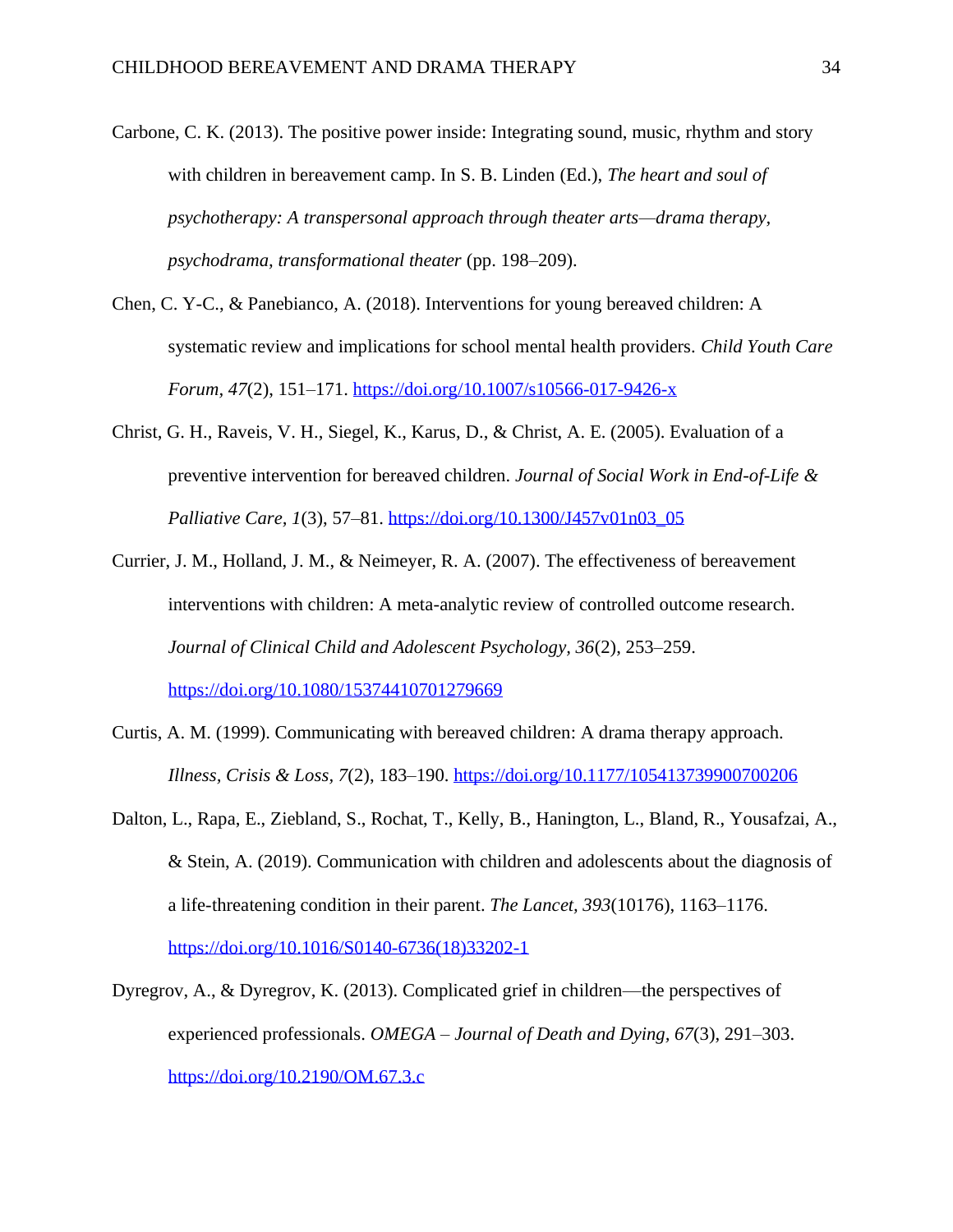- Ellis, J., Dowrick, C., & Lloyd-Williams, M. (2013). The long-term impact of early parental death: Lessons from a narrative study. *Journal of the Royal Society of Medicine, 106*(2), 57–67.<https://doi.org/10.1177/0141076812472623>
- Emunah, R., & Johnson, D. R. (2009). The current state of the field of drama therapy. In D. R. Johnson & R. Emunah (Eds.), *Current approaches in drama therapy* (2nd ed.; pp. 24–33). Charles C Thomas.
- Emunah, R. (1994). *Acting for real: Drama therapy process, technique, and performance.* Routledge.
- Gao, M., & Slaven, M. (2017). Best practices in children's bereavement: A qualitative analysis of needs and services. *Journal of Pain Management, 10*(1), 119–126.
- Goldman, L. (2018). Supporting resilience in grieving kids in today's world. In C. Arnold (Ed.) *Understanding child and adolescent grief: Supporting loss and facilitating growth* (pp*.*  179–196). Routledge.
- Green, E. J., & Connolly, M. E. (2009). Jungian family sandplay with bereaved children: Implications for play therapists. *International Journal of Play Therapy, 18*(2), 84–98. <https://doi.org/10.1037/a0014435>
- Haen, C. (2005). Rebuilding security: Group therapy with children affected by September 11. *International Journal of Group Psychotherapy, 55*(3), 391–414.

<https://doi.org/10.1521/ijgp.2005.55.3.391>

Higginbotham, A. (2016). *Death is stupid.* Feminist Press.

Johnson, D. R. (2013). *Developmental Transformations: Text for practitioners, number two.* Institutes for the Arts in Psychotherapy.

Jones, P. (2007). *Drama as therapy: Theory, practice, and research* (2nd ed.). Routledge.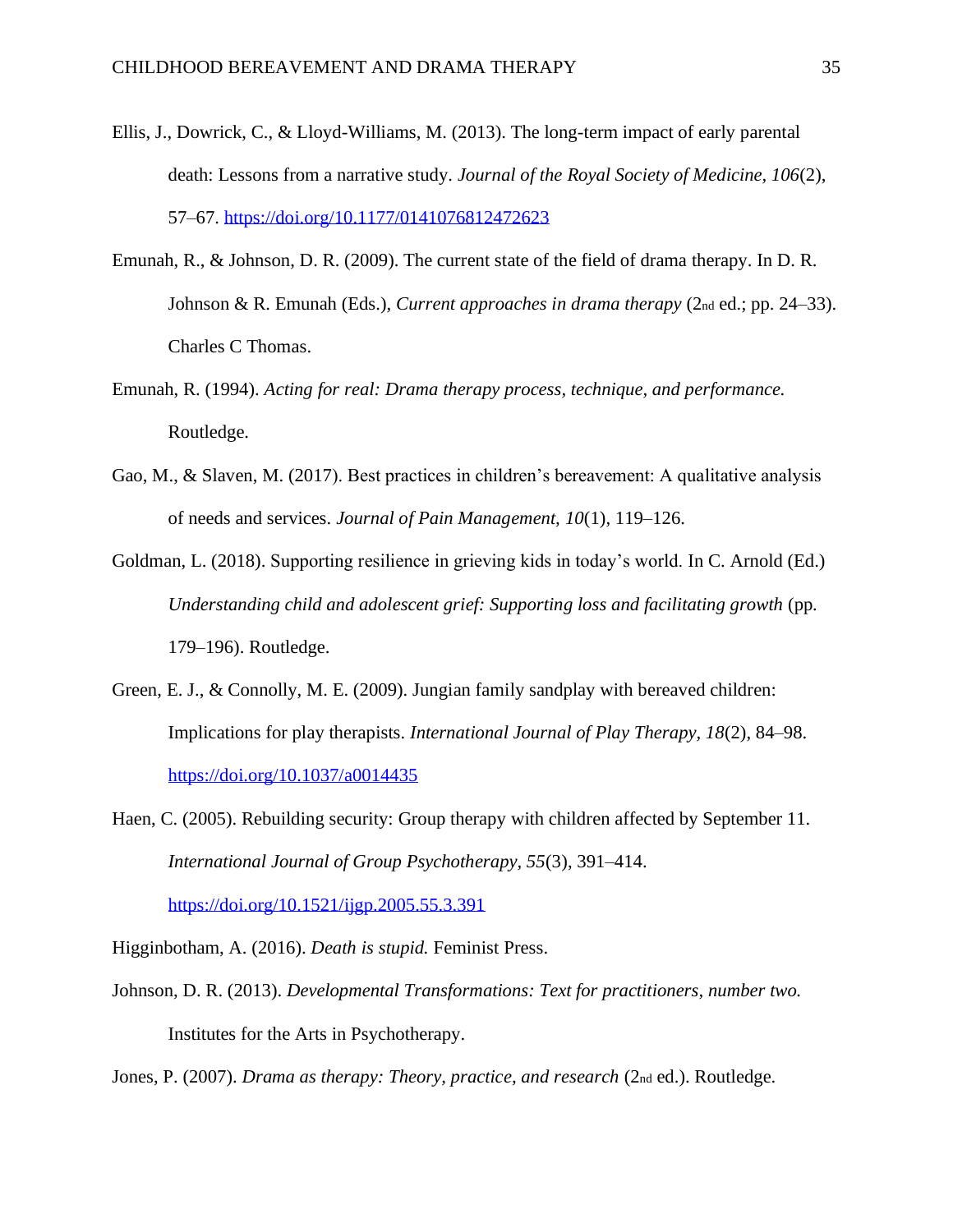- Kennedy, B., Chen, R., Valdimarsdóttir, U., Montgomery, S., Fang, F., & Fall, K. (2018). Childhood bereavement and lower stress resilience in late adolescence. *Journal of Adolescent Health, 63*(1), 108–114.<https://doi.org/10.1016/j.jadohealth.2018.02.002>
- Koblenz, J. (2016). Growing from grief: Qualitative experiences of parental loss. OMEGA Journal of Death and Dying, 73(3), 203–230.<https://doi.org/10.1177/0030222815576123>
- Landy, R. (1983). The use of distancing in drama therapy. *The Arts in Psychotherapy*, *10*(2), 175-185. [https://doi.org/10.1016/0197-4556\(83\)90006-0](https://doi.org/10.1016/0197-4556(83)90006-0)
- Landy, R. (2008). *The couch and the stage: Integrating words and action in psychotherapy.* Rowman & Littlefield Publishers.
- Li, J., Vestergaard, M., Cnattingius, S., Gissler, M., Bech, B. H., Obel, C., & Olsen, J. (2014). Mortality after parental death in childhood: A nationwide cohort study from three Nordic countries. *PLOS Medicine, 11*(7), Article e1001679, 1–13. <https://doi.org/10.1371/journal.pmed.1001679>
- Lobb, E. A., Kristjanson, L. J., Aoun, S. M., Monterosso, L., Halkett, G. K. B., & Davies, A. (2010). *Death Studies, 34*(8), 673–698.<https://doi.org/10.1080/07481187.2010.496686>
- Meldrum, B. (1994). Historical background and overview of dramatherapy. In S. Jennings, A. Cattanach, S. Mitchell, A. Chesner, & B. Meldrum (Eds.), *The handbook of dramatherapy* (pp. 12–27). Routledge.
- Neimeyer, R. A. (1995). Constructivist psychotherapies: Features, foundations, and future directions. In R. A. Neimeyer & M. J. Mahoney (Eds.), *Constructivism in Psychotherapy*  (pp. 11–38). American Psychological Association.<https://doi.org/10.1037/10170-001>
- Omens, S. (2014). Body as impasse: Drama therapy with medically compromised children. In N. Sajnani & D. R. Johnson (Eds.), *Trauma-informed drama therapy: Transforming clinics,*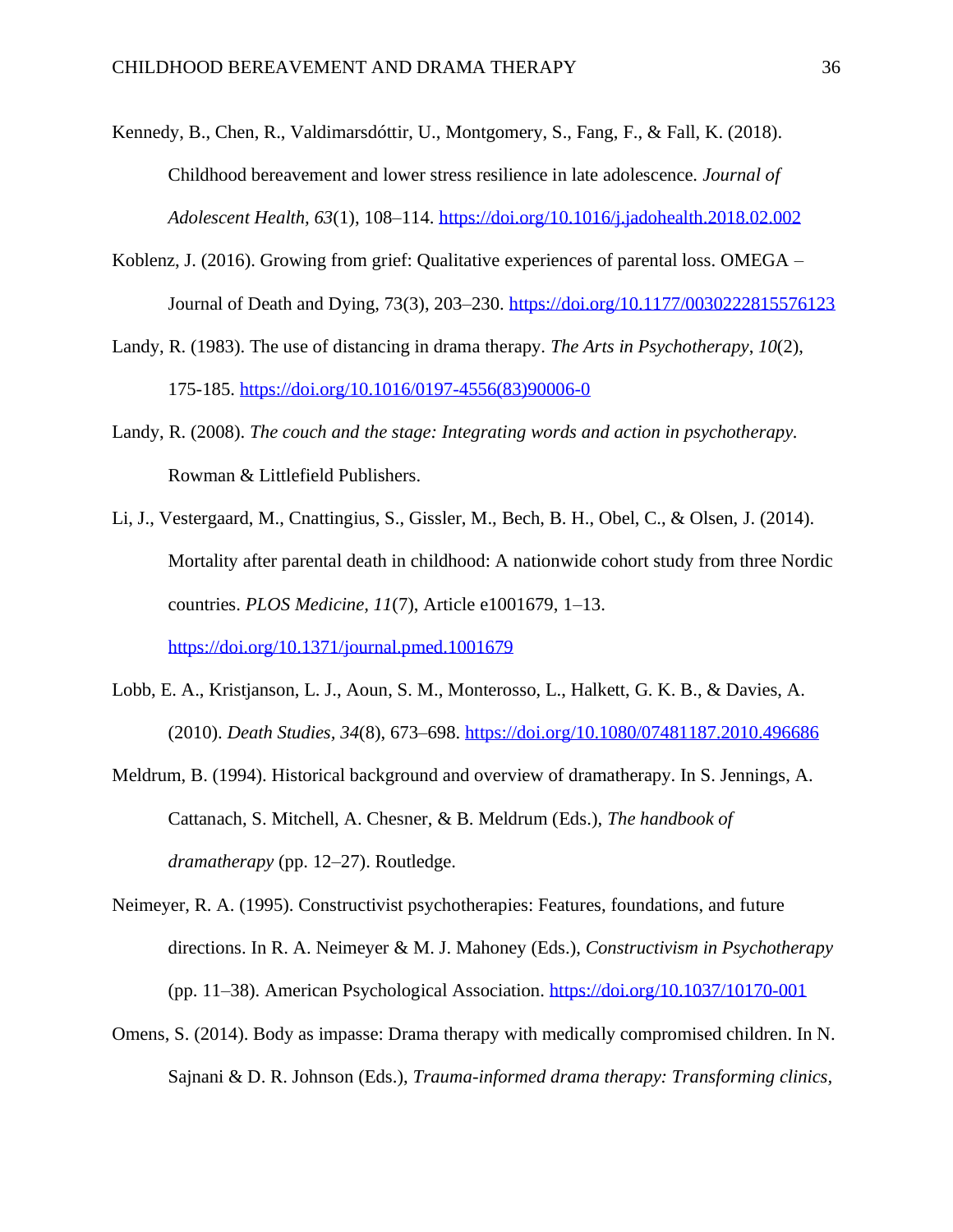*classrooms, and communities* (pp. 270–286). Charles C Thomas.

- Rabenstein, S. (2018). Assessing grief and loss in children and adolescents. In C. Arnold (Ed.) *Understanding child and adolescent grief: Supporting loss and facilitating growth* (pp. 19–33). Routledge.
- Rosenberg, A. R., Postier, A., Osenga, K., Kreicbergs, U., Neville, B., Dussel, V., & Wolfe, J. (2015). Long-term psychosocial outcomes among bereaved siblings of children with cancer. *Journal of Pain and Symptom Management, 49*(1), 55–65. <https://doi.org/10.1016/j.jpainsymman.2014.05.006>
- Rosner, R., Kruse, J., & Hagl, M. (2010). A meta-analysis of interventions for bereaved children and adolescents. *Death Studies, 34*(2), 99–136.

<https://doi.org/10.1080/07481180903492422>

- Sajnani, N. (2016). How acting as-if can make a dramatic difference. *Drama Therapy Review*, *2*(2), 163–166. [https://doi.org/10.1386/dtr.2.2.163\\_2](https://doi.org/10.1386/dtr.2.2.163_2)
- Sajnani, N., & Johnson, D. R. (2014). The state of the art of trauma-informed drama therapy. In N. Sajnani & D. R. Johnson (Eds.), *Trauma-informed drama therapy: Transforming clinics, classrooms, and communities* (pp. 24–38). Charles C Thomas.
- Stein, A., Dalton, L., Rapa, E., Bluebond-Langner, M., Hanington, L., Stein, K. F., Ziebland, S., Rochat, T., Harrop, E., Kelly, B., Bland, R. (2019). Communication with children and adolescents about the diagnosis of their own life-threatening condition. *The Lancet, 393*(10176), 1150–1163. [https://doi.org/10.1016/S0140-6736\(18\)33201-X](https://doi.org/10.1016/S0140-6736(18)33201-X)
- Stutey, D. M., Helm, H. M., LoSasso, H., & Kreider, H. D. (2016). Play therapy and photoelicitation: A narrative examination of children's grief. *International Journal of Play Therapy, 25*(3), 154–165.<https://doi.org/10.1037/a0039956>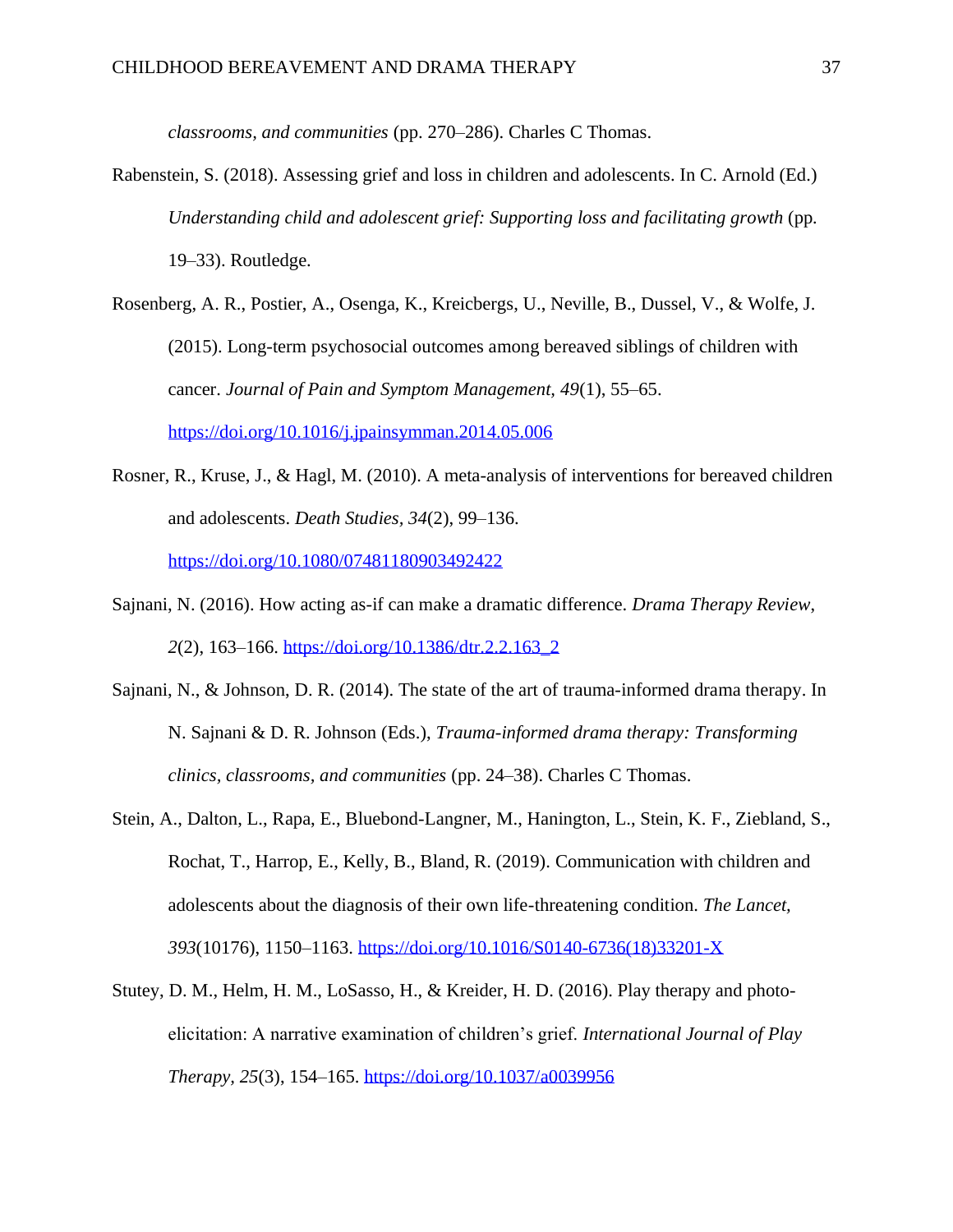- Thanasiu, P. L., & Pizza, N. (2019). Constructing culturally sensitive creative interventions for use with grieving children and adolescents. *Journal of Creativity in Mental Health, 14*(3), 270–279.<https://doi.org/10.1080/15401383.2019.1589402>
- Turunen, T., & Punamäki, R.-L. (2016). Professionally led peer support group process after the school shooting in Finland: Organization, group work, and recovery phases. *OMEGA— Journal of Death and Dying, 73*(1), 42–69.<https://doi.org/10.1177/0030222815575700>
- van der Kolk, B. (2014). *The body keeps the score: Brain, mind, and body in the healing of trauma.* New York, NY: Penguin Books.
- Webb, N. B. (2003). Play and expressive therapies to help bereaved children: Individual, family, and group treatment. *Smith College Studies in Social Work, 73*(3), 405–422. <https://doi.org/10.1080/00377310309517694>
- Webb, N. B. (2011). Play therapy for bereaved children: Adapting strategies to community, school, and home settings. *School Psychology International, 32*(2), 132–143. <https://doi.org/10.1177/0143034311400832>
- Weber, A. M. (2005). "Don't hurt my mommy": Drama therapy for children who have witnessed severe domestic violence. In A. M. Weber & C. Haen (Eds.), *Clinical applications of drama therapy in child and adolescent treatment* (pp. 25–43). Routledge.